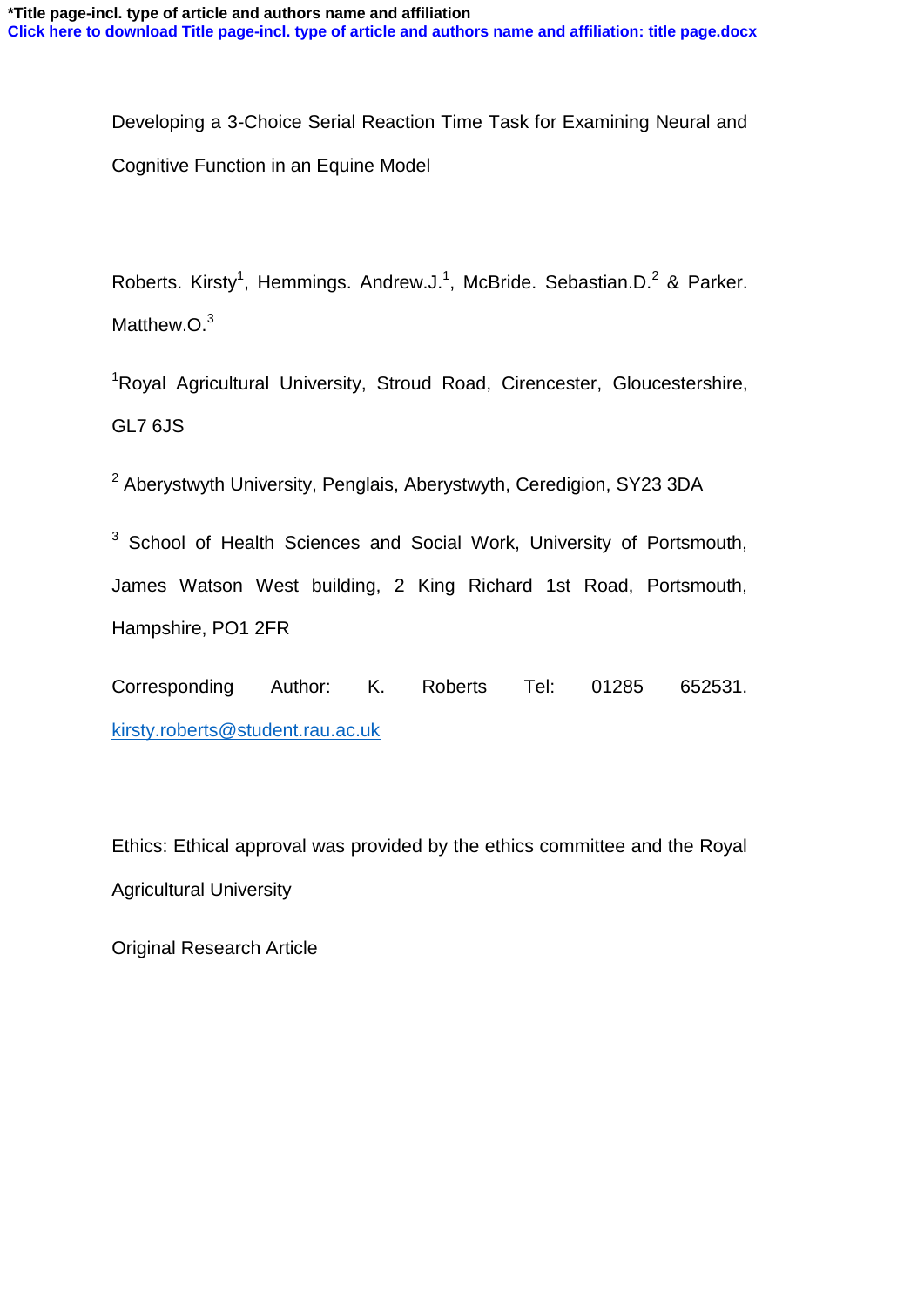# **Highlights**

- A mobile, fully-automated operant system for the horse is presented
- A validated 3-CSRTT training method has been developed
- Horses required 3 days of training to achieve learning criterion
- Horses reach steady state responding within six sessions
- Horses may provide a complement to rodent models of human neurological dysfunction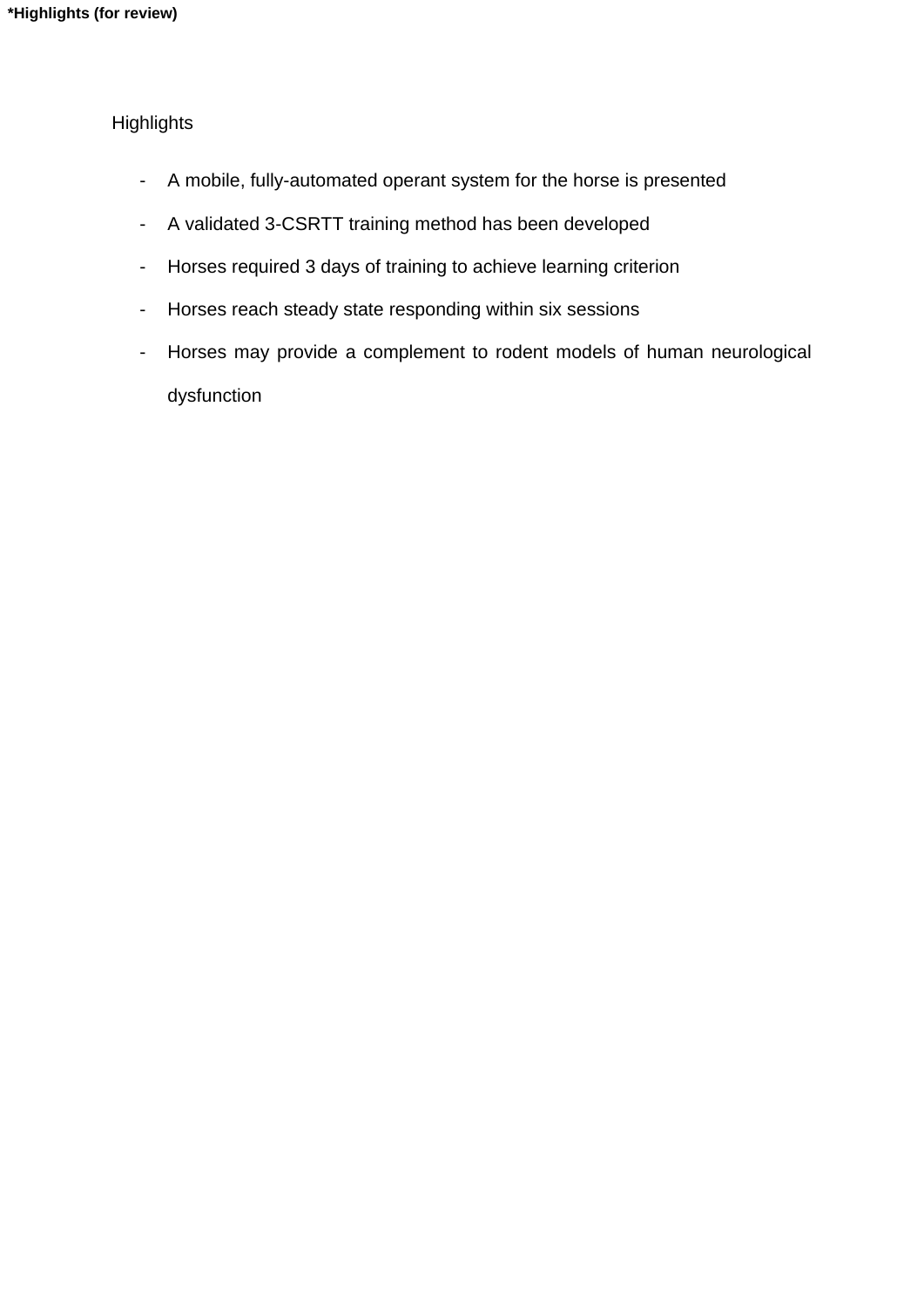- Developing a 3-Choice Serial Reaction Time Task for Examining Neural and
- Cognitive Function in an Equine Model
- 
- 4 Roberts. Kirsty<sup>1</sup>, Hemmings. Andrew.J.<sup>1</sup>, McBride. Sebastian.D.<sup>2</sup> & Parker.
- Matthew.O.<sup>3</sup>
- 6 <sup>1</sup>Royal Agricultural University, Stroud Road, Cirencester, Gloucestershire, GL7 6JS
- <sup>2</sup> Aberystwyth University, Penglais, Aberystwyth, Ceredigion, SY23 3DA
- <sup>3</sup> School of Health Sciences and Social Work, University of Portsmouth, James
- Watson West building, 2 King Richard 1st Road, Portsmouth, Hampshire, PO1 2FR
- Corresponding Author: K. Roberts Tel: 01285 652531. [kirsty.roberts@student.rau.ac.uk](mailto:kirsty.roberts@student.rau.ac.uk)
- 

 Ethics: Ethical approval was provided by the ethics committee and the Royal Agricultural University

## ABSTRACT

 Background: Large animal models of human neurological disorders are advantageous compared to rodent models due to their neuroanatomical complexity, longevity and their ability to be maintained in naturalised environments. Some large animal models spontaneously develop behaviours that closely resemble the symptoms of neural and psychiatric disorders. The horse is an example of this; the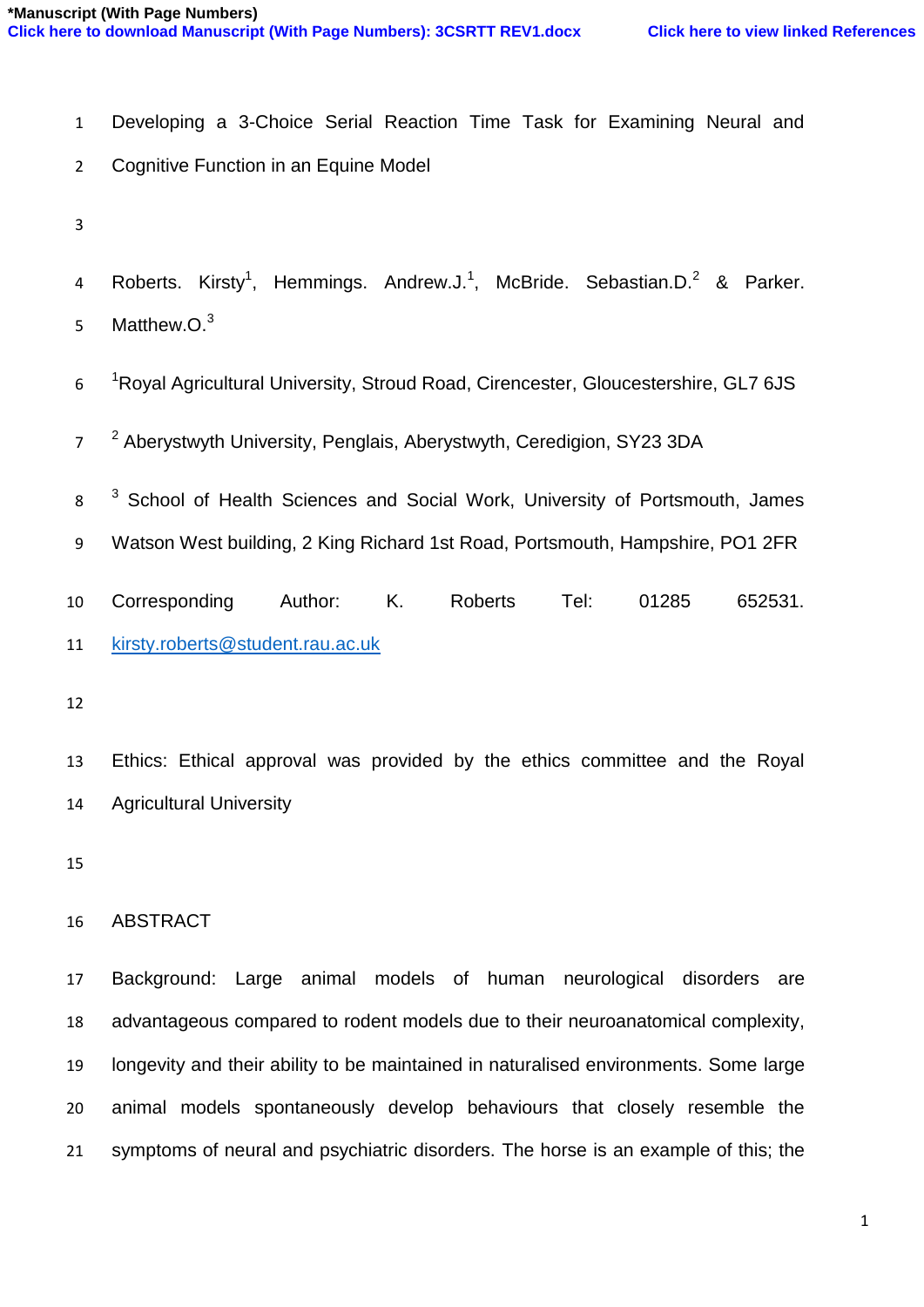domestic form of this species consistently develops spontaneous stereotypic behaviours akin to the compulsive and impulsive behaviours observed in human neurological disorders such as Tourette's syndrome. The ability to non-invasively probe normal and abnormal equine brain function through cognitive testing may provide an extremely useful methodological tool to assess brain changes associated with certain human neurological and psychiatric conditions.

 New Method: An automated operant system with the ability to present visual and auditory stimuli as well as dispense salient food reward was developed. To validate the system, ten horses were trained and tested using a standard cognitive task (three choice serial reaction time task (3-CSRTT)).

 Results: All animals achieved total learning criterion and performed six probe sessions. Learning criterion was met within 16.30±0.79 sessions over a three day period. During six probe sessions, level of performance was maintained at 80.67±0.57% (mean±SEM) accuracy.

 Comparison with existing method(s): This is the first mobile fully automated system developed to examine cognitive function in the horse.

 Conclusions: A fully-automated operant system for mobile cognitive function of a large animal model has been designed and validated. Horses pose an interesting complementary model to rodents for the examination of human neurological dysfunction.

Highlights

43 - A mobile, fully-automated operant system for the horse is presented

44 - A validated 3-CSRTT training method has been developed

 $\overline{2}$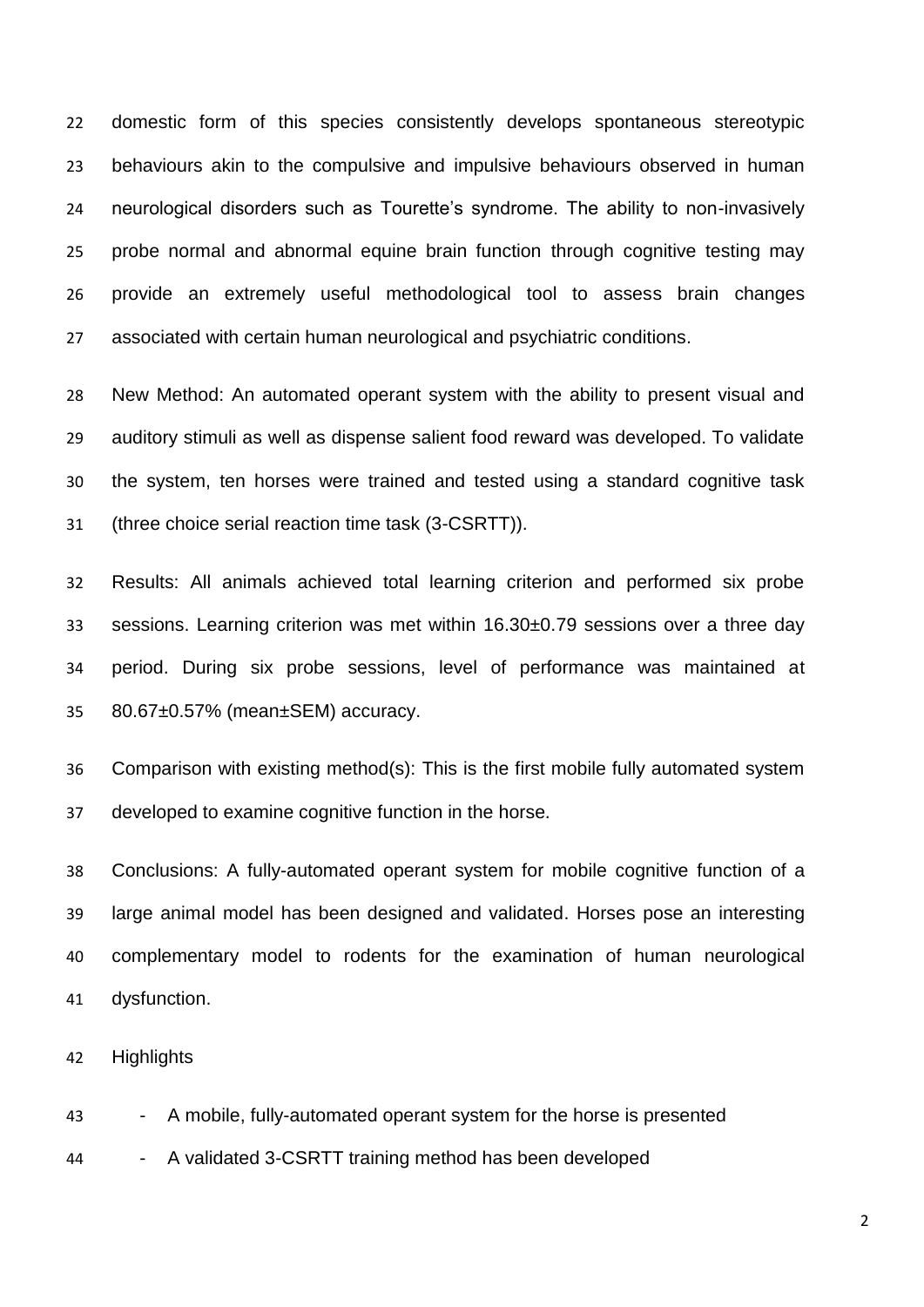| 45 | - Horses required 3 days of training to achieve learning criterion       |  |  |  |  |  |  |  |  |  |
|----|--------------------------------------------------------------------------|--|--|--|--|--|--|--|--|--|
| 46 | - Horses reach steady state responding within six sessions               |  |  |  |  |  |  |  |  |  |
| 47 | - Horses may provide a complement to rodent models of human neurological |  |  |  |  |  |  |  |  |  |
| 48 | dysfunction                                                              |  |  |  |  |  |  |  |  |  |
|    |                                                                          |  |  |  |  |  |  |  |  |  |

Key words: Horse; Operant; Cognition; Learning; 3-CSRTT; Tourette's Syndrome.

### **1.0 Introduction**

 The development of large animal models for examination of neurocognitive dysfunction is increasing in popularity, with several examples in sheep (*Ovis aries domestica;* Morton & Howland, 2013; McBride *et al.,* 2016) and pigs (*Sus scrofula domesticus;* Morton & Howland, 2013). Large animal and human brains demonstrate distinct neuroanatomical similarities which rodent models lack, for example both possess gyrencephalic cerebral cortex and heterogeneous striatal structures (McBride & Hemmings, 2005; Morton & Howland, 2013); the latter being particularly important for detailed study of basal ganglia disorders such as Tourette's syndrome (TS; Worbe *et al.,* 2012), Parkinson's disease (PD; Obeso *et al.,* 2000), addiction (Haber, 2003) and early onset Huntington's disease (HD; Rosenblatt & Leroi, 2000). Whilst relatively expensive compared to rodents, large animals can be housed in a naturalised environment (Morton & Howland, 2013), negating the influence of artificial, sub-optimal conditions that can themselves lead to neural dysregulation (Garner & Mason, 2002). Furthermore the extended life expectancy of the large animals at over 15 years compared to the rodent at approximately 2 years (Levine, 1997; Morton & Howland, 2013), is also highly beneficial for modelling slow progression neurodegenerative diseases including PD and HD, but also phasic pathology such as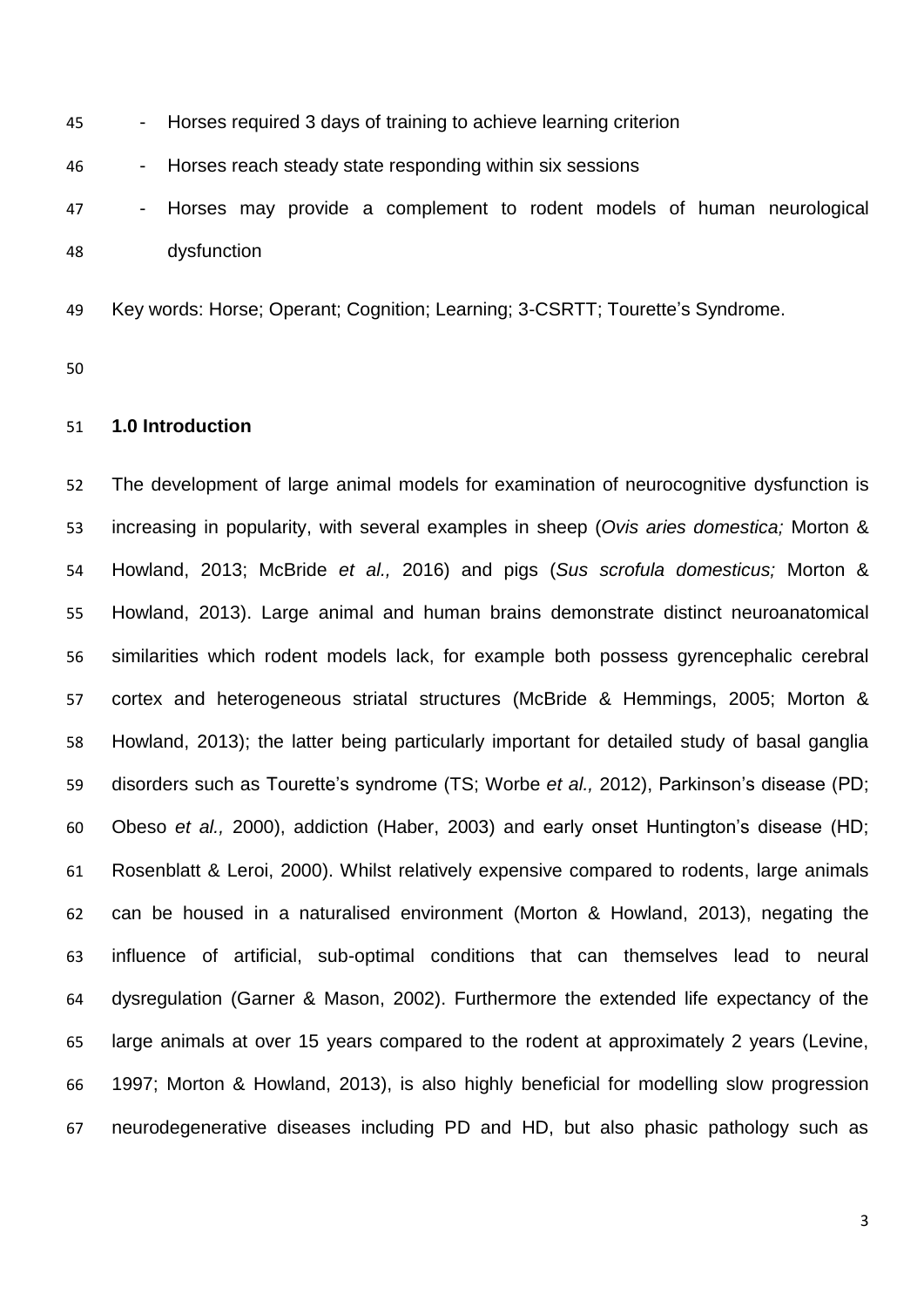schizophrenia as well as further aiding our understanding of the longitudinal development of TS.

 One potentially advantageous large animal model of neurological dysfunction that is yet to be explored is the horse (*Equus caballus*). As well as having all of the large animal model advantages previously described, a percentage of horses also consistently develop a hyperdopaminergic state associated with spontaneous stereotypy development (McBride & Hemmings, 2005). These behaviours have morphological and behavioural characteristics that are extremely similar to the spontaneous compulsive/impulsive symptoms of neurological disorders such as TS. It may be extremely useful therefore, to be able to probe equine brain function in order to gain a further understanding of the neurological changes associated with human neurological and psychiatric conditions that manifest stereotypy as a symptom. This can be achieved both invasively (neurophysiological assays) and non- invasively (cognitive battery), but the latter has the advantage of being able to monitor the animal over time within a longitudinal context.

 The horse is able to achieve many of the standard cognitive paradigms used in neurological testing, such as extinction learning tasks (Hemmings *et al.,* 2007; Roberts *et al.,* 2015), the two-choice discrimination reversal task (Hanggi & Ingersoll, 2009), the match-to-sample task (Gabor & Gerken, 2012), and memory tests (Hanggi & Ingersoll, 2009), amongst others (Hanggi, 2003; Hanggi, 2005). Overall these data strongly suggest that the horse may be a highly suitable large animal model of human neurological and psychiatric disorders.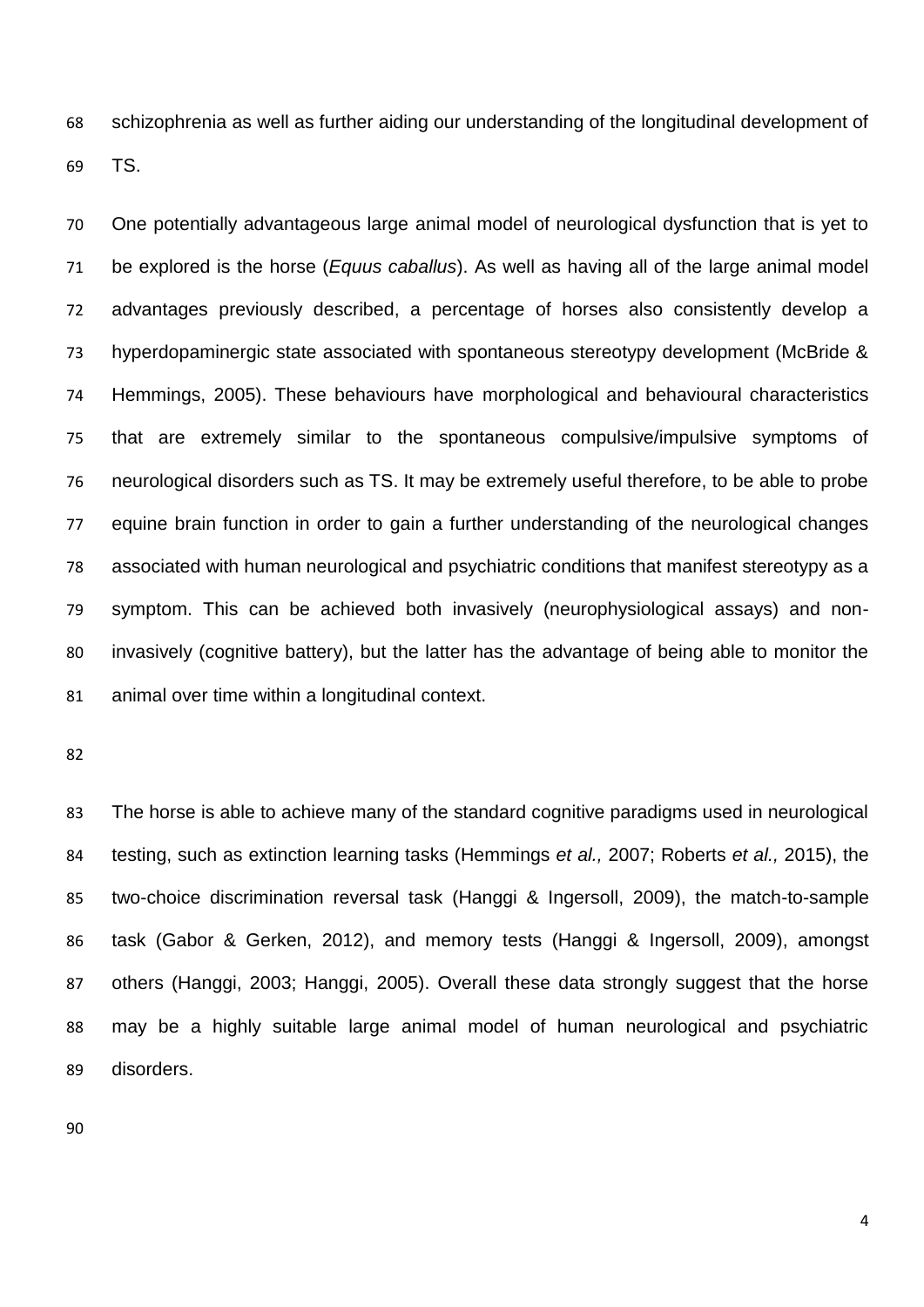The primary objective of this study, therefore, was to design and produce a portable, fully- automated operant system (OS) designed for efficient, simple cognitive and neural testing for the horse. In order to validate the OS, a three choice version of the well utilised five choice serial reaction time task in other species (Bari *et al.,* 2008; Parker *et al.,* 2012) was developed and tested using 10 horses.

### **2.0 System Specification and Fabrication**

### *2.1 System Specification*

 A number of key aspects for the development of the OS were important. The portability of the OS was crucial, both for short-term use, but also for the potential long-term cognitive testing at different establishments. This required the OS to be light and small enough for ease of transport. It was also critical that the OS was sufficiently robust to protect it from damage under standard usage conditions.

 Ethological relevance of the OS was also considered to ensure the horse would be both capable and motivated to perform the cognitive test. Some evidence indicates that presenting the stimuli at ground level is more suitable for horses (Hall *et al.,* 2003). However, complex cognitive tasks could involve the presentation of picture based stimuli e.g. shapes, which may require greater visual acuity, and therefore the use of the binocular vision (Harman *et al.,* 1999). Binocular vision is suggested to cover approximately 80° to the front of the horse and is typically used when the head is raised, with lateral vision utilised when the head is closer to the ground (Harman *et al.,* 1999). As such, visual acuity may be less clear when the horse is observing at ground level (Hall, 2007), therefore the long term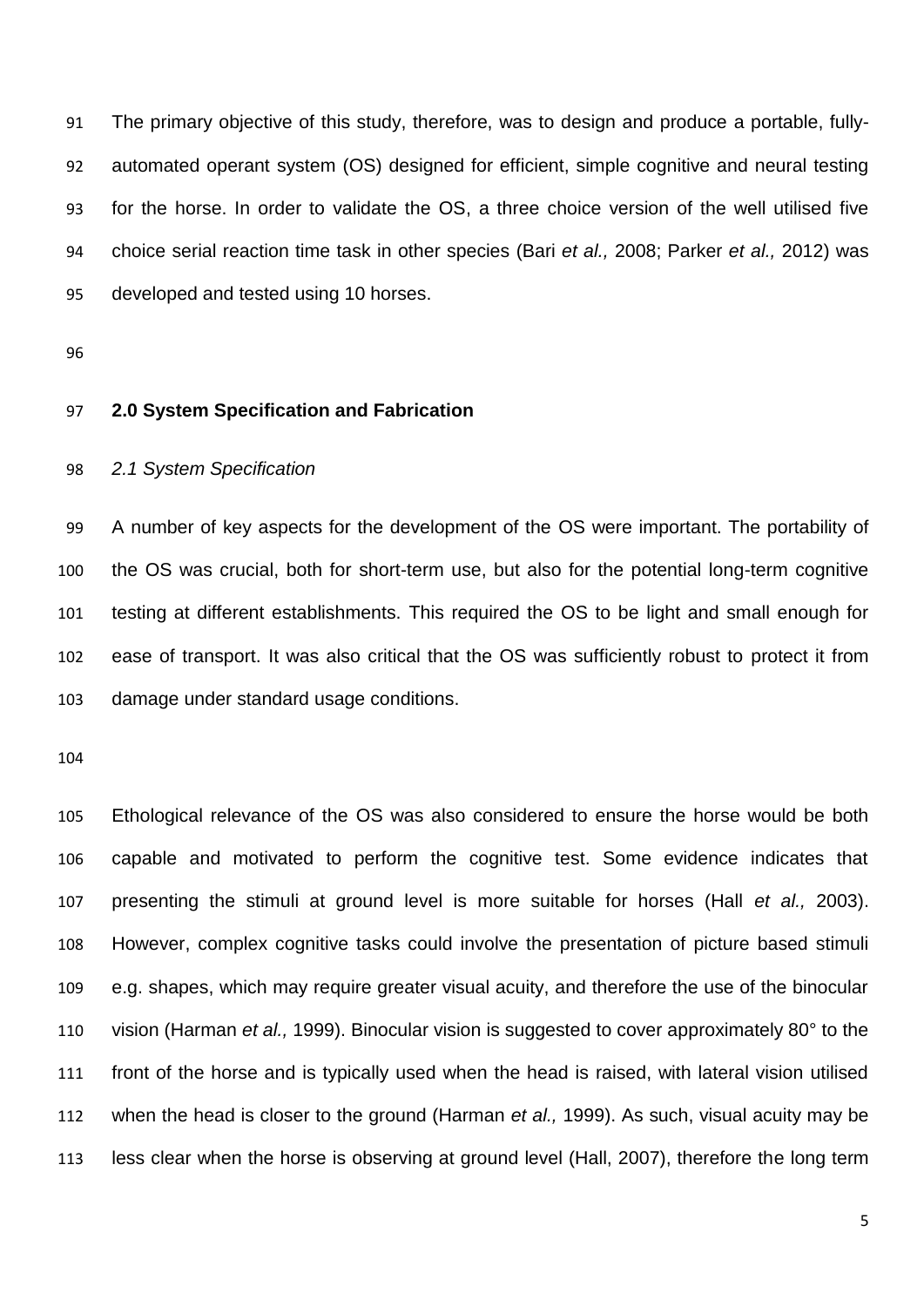use of the OS for a range of cognitive tests could be compromised should the stimuli be presented at ground level. Additionally, the feed trough was designed to sit below the screens to which small amounts of fibre based concentrate feed were to be deposited. Whilst primarily grazing animals (Hall, 2007), horses can often be observed foraging at wither-to-head level in shrubs and trees (van den Berg *et al.,* 2015), and are similarly fed in the stable environment with a hay net under some management regimes (Ellis *et al.,* 2015). Thus chest height feeding apparatus was deemed suitable in this case. As horses are trickle feeders they do not need to be food deprived prior to the performance of the cognitive task in order to maintain motivation (Parker *et al.,* 2008), increasing the ethological relevance with regards to the release of small amounts of concentrate feed as reward, as well as minimising ethical concerns associated with enforced feed restriction recommended to maintain motivation during the rodent 5-choice serial reaction time task (Bari *et al.,* 2008).

 In addition to the visual stimuli, different auditory cues were utilised to alert the horse as to the imminent display of the visual stimulus, as well as for timeout, correct and incorrect choice selection. Horses are able to recognise the vocal calls of a 'familiar' compared to 'stranger' horse (Basile *et al.,* 2009). Additionally, horses have been shown to differentiate between a 'pleasant' soft tone of human voice compared to a 'stern' human voice, altering their behaviour accordingly (Merkies *et al.,* 2013). This would indicate therefore that the horse can identify between different auditory stimuli and use this as a basis to guide behaviour. Furthermore, the use of visual and auditory cues when presented separately has been shown to hold the attention of the horse towards the stimuli (Christensen *et al.,* 2005); a phenomenon which would be of value here to ensure the animal is actively partaking in the cognitive task.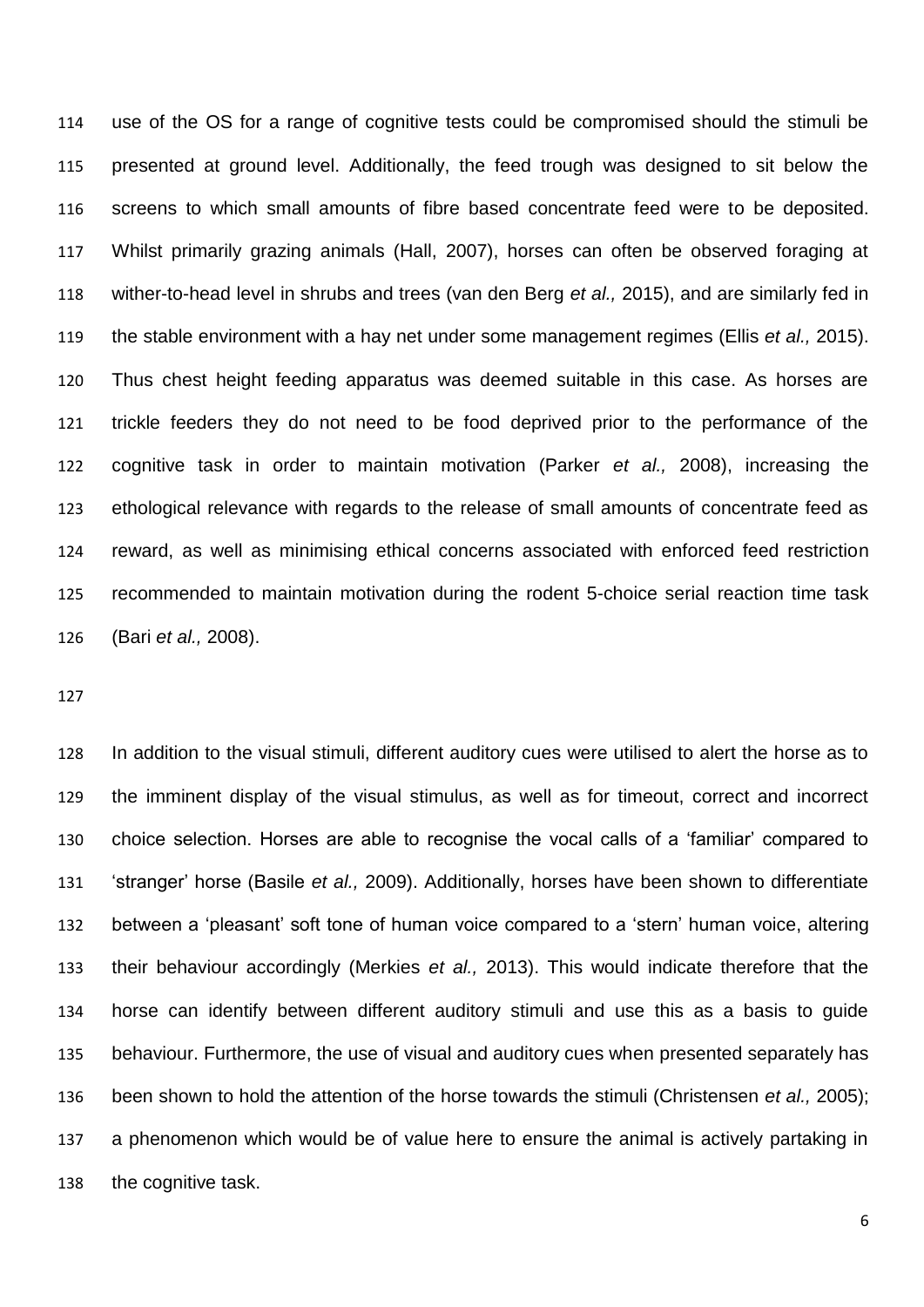The removal of human interference on horse performance was also an important aspect of design. The famous case of 'Clever Hans' is an excellent example of the horse being able to utilise subtle human cues to effectively perform the task, despite not actually learning the specific rules (Lambert, 1999). More recent research has also utilised this ability to cue the horse to guide the horse towards the food reward (Lovrovich *et al.,* 2015). It is evident then that even small cues by any human observer could significantly impact horse performance on cognitive tasks, however unknowingly. Thus, during experimentation the role of the human was limited to positioning the horse in front of the OS, maintaining horse and human safety at all times by removing the animal should dangerous behaviours be performed, and the removal of the OS following task completion.

 To ensure the long-term use of the OS, the paradigm logic was processed using Matlab R2014a (Math-works, UK) with the Psychtoolbox (Psychtoolbox.org) addition. With the use of 12bit data acquisition device (DAQ; USB-1208fs, Measurement Computing, Norton, USA) Matlab software relays information from input channels i.e. the infrared sensors towards the output channels. For example, if the Matlab logic determines that a response was correct based on the information of sensor origin in combination with cognitive task coding, then a transitor-transitor logic (TTL) pulse is sent via the DAQ to the feed-dispenser which then releases the reward. In contrast, if an inappropriate sensor is selected, Matlab will interpret this as such and no pulse will be sent and a different outcome will result. This process for the 3-CSRTT can be overviewed in Fig. 1, in line with the horse action.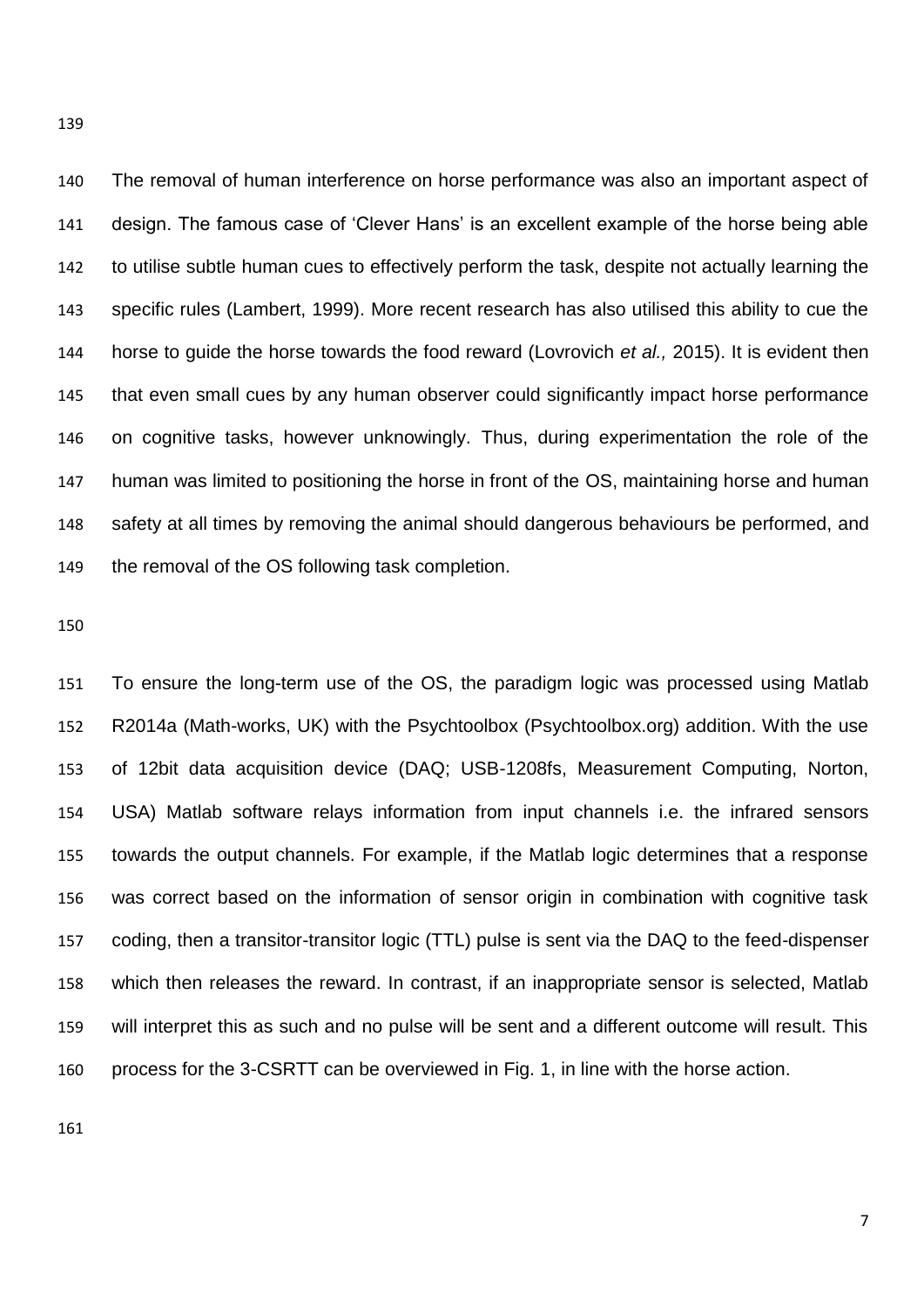#### *2.2 System Fabrication*

 The OS was designed to be fully portable, but also to be mountable within the animal's individual stable (Fig. 2). A previously successful set-up conducted with sheep (McBride *et al.,* 2016) was utilised as a basis for the design, though was adapted significantly to address the OS requirements. Visual stimuli were presented utilising a three LCD screen (ePathChina, China) format with partitions between screens. The partitions were important to prevent the horse from moving its head between the three screens, thereby activating multiple infrared sensors (Omron, Nufringen, Germany), but also to ensure the horse made a discrete screen selection. Responses were registered once the infrared beam located above each screen was broken by the horses muzzle making contact with the screen. To account for sensor sensitivity, three positions at 20, 45 and 70mm from the backboard were available at the sensor mounting apparatus, allowing the sensors to be moved depending on the sensitivity required from the task. If the 'correct' response was made by the horse and registered with the breaking of the infrared beam, a TTL signal was sent to the DAQ, which triggered the release of 5g of unbranded horse and pony nuts (Jollyes, UK) from the feed-dispenser. The feed-dispenser design was unchanged from the sheep version (McBride *et al.,* 2016) with the exception of adapting to 6.50mm horse feed. As such, the feed-dispenser was operated from a direct power source (24 V), as opposed to mains electricity. The feed was released into a feed trough, though in contrast to the ovine model, the horse set-up had one trough positioned central to the backboard. For portability purposes, the feed trough was removable during transit and could be repositioned on-site.

 To mount the OS onto a stable door, a brace structure attached to the backboard on-site via a series of boltholes located to the sides of the OS was constructed (Fig. 2). Ten paired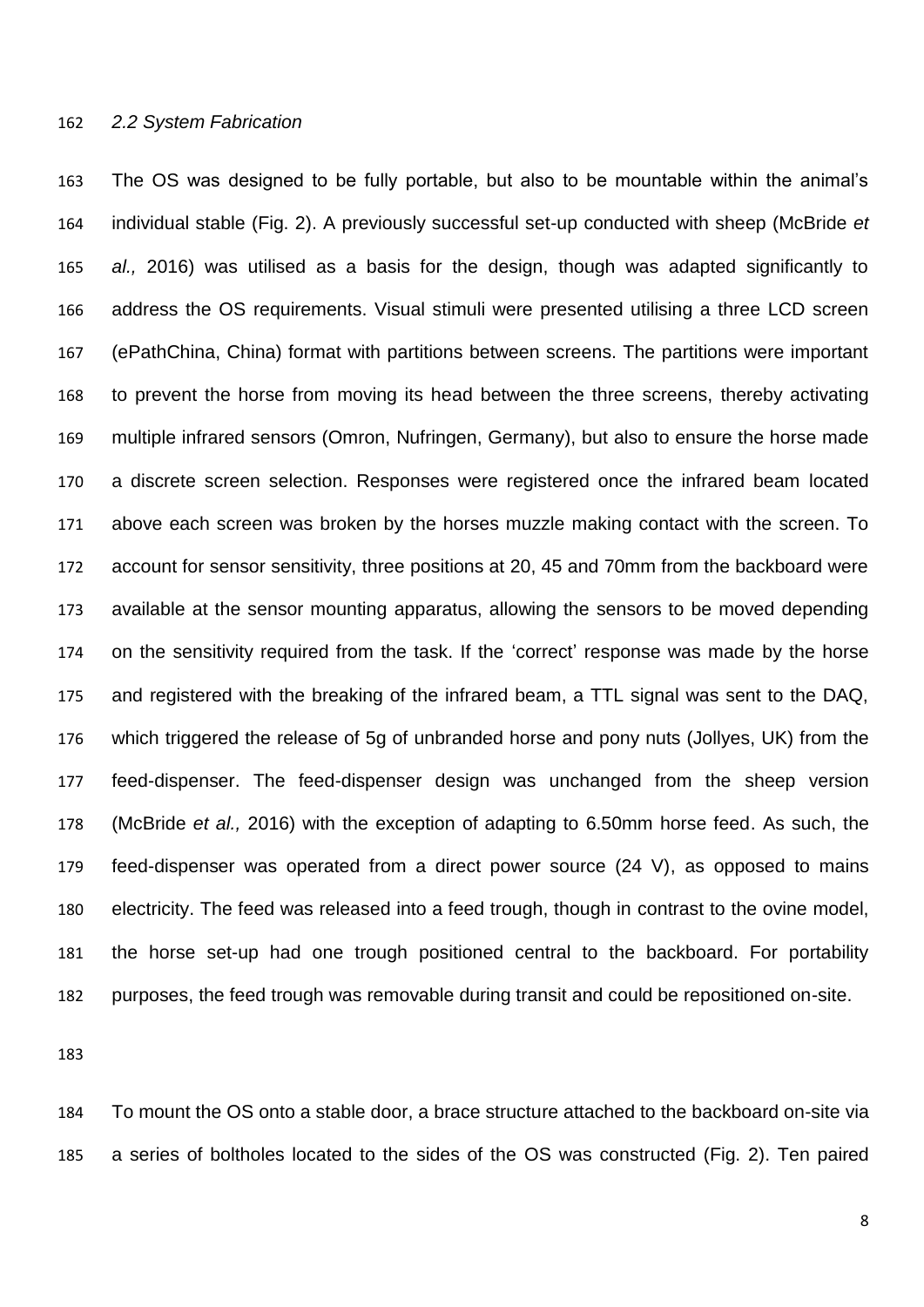boltholes with 12mm spacing allowed the OS to be adapted in height dependent on the size of the horse, where the screens were positioned slightly below eye level (Brubaker & Udell, 2016), accounting for the blind spot in directly in front of the horse. The OS, including the feed-dispenser was custom-built (Quality Equipment, Woolpit, UK). To ensure full portability, the OS could run off of mains powered electricity, or via a 12v car battery (Halfords, UK) with the use of an electric inverter (Photonic Universe Ltd, UK). Additionally, the feed-dispenser was designed run off of a chargeable internal battery (McBride *et al.,*  2016). The entire operation of the OS was accomplished utilising the TOUGHPAD FZ-G1 (Panasonic, UK), which allowed the programming of Matlab, on-site running of the code, and recording outputs. The final weight of the OS was approximately 32kg, and therefore required two humans to safely lift the OS into position on the stable door.

#### **3.0 Behavioural Testing**

#### *3.1 Sample Animals*

 Ten experimentally naïve horses aged 2-17 years, of various breeds and sex (n=5 mares; n=5 geldings) ranging from 12-16.2 hands high (hh) volunteered by private owners were recruited. All animals were fed on a forage based diet (e.g. hay/haylage). No management or feeding regime modifications were implemented, given that feed deprivation is thought to not be required to maintain horses feeding motivation as trickle feeders (Parker *et al.,*  2008). The experimental procedure was conducted within the horses' own stable, and the animal was not limited in terms of eye-contact with conspecifics throughout in an attempt to reduce stress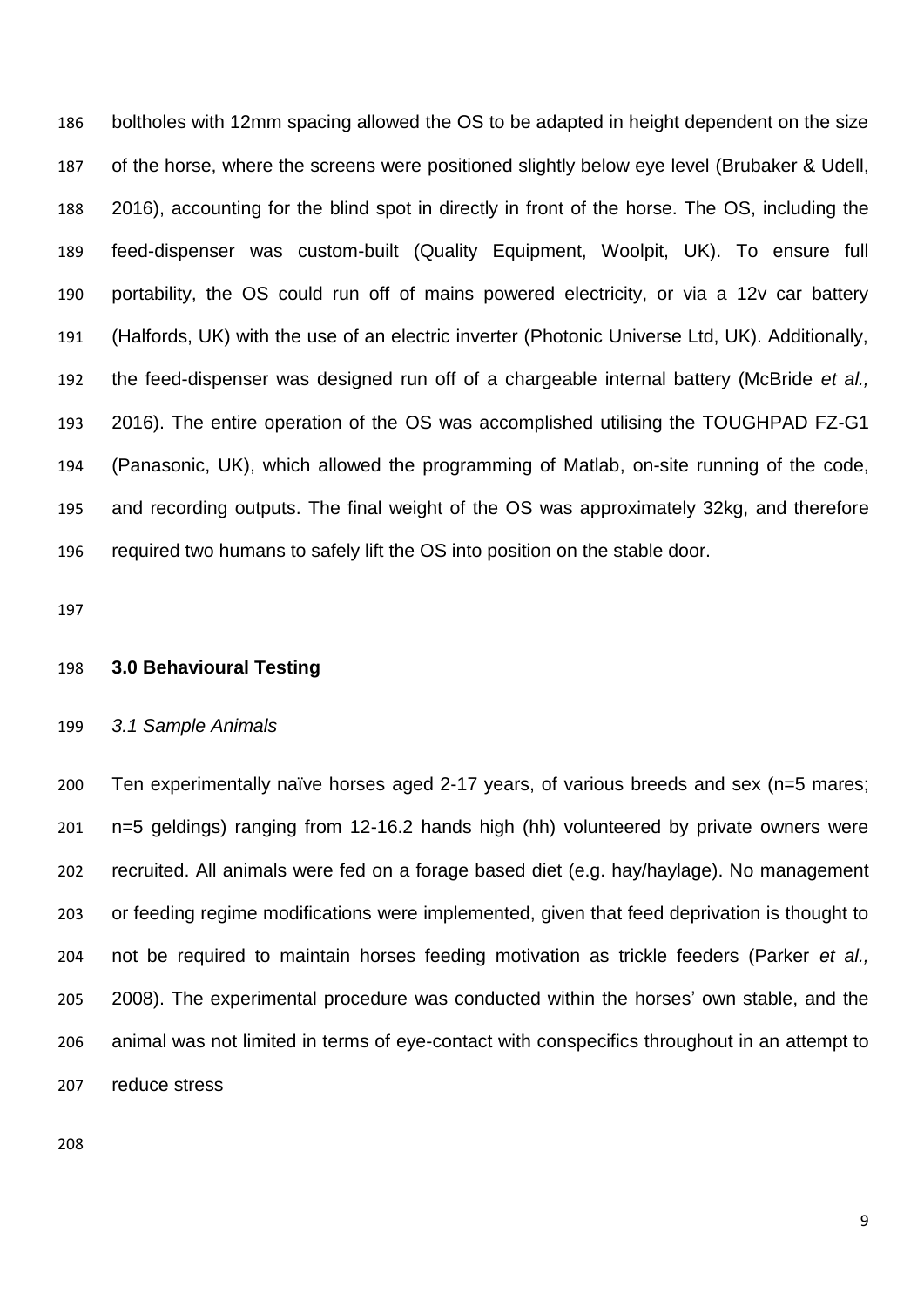### *3.2 Pavlovian Acclimation*

 The horse was loosely held by the operator for safety reasons, who was positioned on the right and side of the device though in such a manner as to be unaware of any screen presentations, but also to initiate the software. The operator initiated the Pavlovian Acclimation stage of training via the TOUGHPAD. All three LCD screens remained black, with 5g feed released into the trough every 30 seconds for 15 trials. Following the final trial, a long low-pitched auditory tone (AT; 260Hz sinusoidal wave form, 1.9s) was given to 216 signify the end of the session.

#### *3.3 Pre-Training 1*

 The purpose of Pre-Training 1 (PT1) was to expose and condition the animal to associate both the audio conditioned stimulus (CS1; 400Hz sinusoidal wave form, 0.15s) and visual conditioned stimulus (CS2; a plain white screen) with feed reward. The session commenced with the concurrent presentation of CS1 and CS2 on all three screens. If an operant response was conducted on any of the three screens within a 30 second time-limit, 5g of feed was immediately released. If no operant response was sensed, feed was released after 30 seconds. Following feed release, CS2 was removed to provide black screens only for a 15 second inter-trial-interval (ITI) to allow the animal to consume the feed prior to the initiation of the next trial. As with all sessions, a total of 15 trials was utilised. An AT to signify the end of the session was presented after the final trial. Learning criterion to proceed to Pre-Training 2 was set at one session with at least a 50% response rate towards CS2.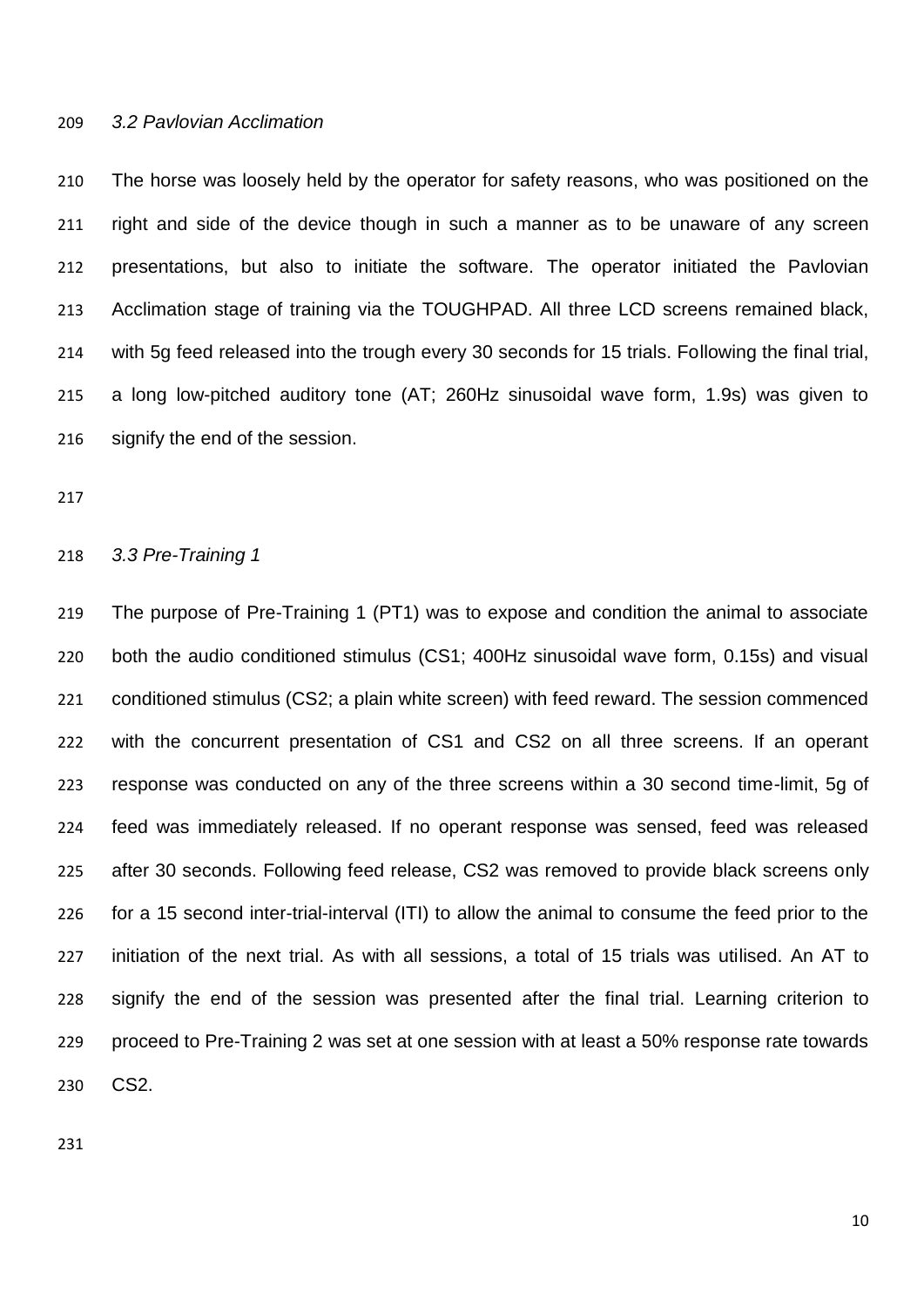#### *3.4 Pre-Training 2*

 Pre-Training Stage 2 (PT2) was designed to further encourage an operant response from the animal, and extend trial and error learning initiated during PT1. Similar to PT1, PT2 was initiated by the simultaneous presentation of CS1 and CS2 on all three screens. CS2 was presented for 30 seconds, however if zero operant responses were performed during this time, the 15 second ITI commenced with no feed release. If an operant response was sensed on any of the three screens, 5g of feed was immediately released from the feed hopper followed by the 15 second ITI. Following the final trial, the end of the session was signalled by AT presentation. Learning criterion to proceed onto Pre-Training 3 was set at one session with a minimum of 50% response rate.

#### *3.5 Pre-Training 3*

 The purpose of Pre-Training 3 (PT3) was to introduce the horse to CS2 on one screen, and to encourage the horse to respond only towards this screen. To initiate the session, CS1 is 246 given concurrently with CS2 on all three screens. The horse was required to select any one 247 of the three screens to achieve a feed reward and commence the remainder of the session. Following a 15 second ITI, CS1 was once more presented simultaneously with CS2, though importantly CS2 occurred on only one of the three screens in a pseudorandom order. Each screen presented CS2 five times. To continue onto the next trial within the session, the horse was required to select the screen displaying CS2. There was no time-limit to perform this operant response. Once an operant response was conducted on the correct screen, 5g of feed was released and the 15 second ITI was initiated prior to the next trial within the sequence. To complete the session, the animal was required to select the correct screen for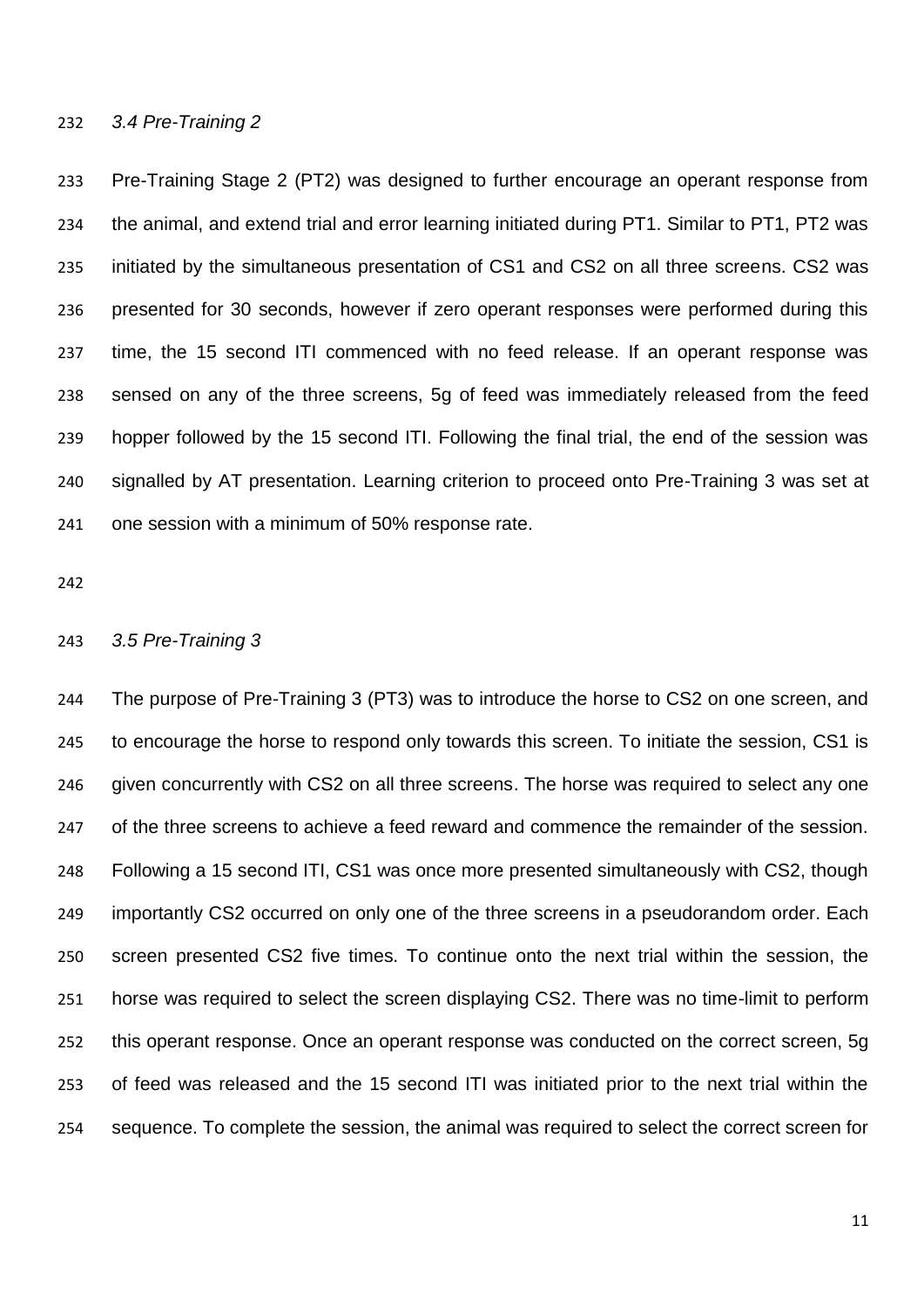each of the 15 trials. The end of the session was signified by the AT. Every horse was required to perform three sessions of PT3 before commencing Pre-Training 4a.

### *3.6 Pre-Training 4a*

 The aims of Pre-Training 4a (PT4a) were two-fold:- first, to introduce the consequences of error to the horse; and second, to introduce a time-limit within which an operant response was required. As with PT3, the session initiation was highlighted with the presentation of CS1 and CS2 on all three screens concurrently. To initiate the session, the horse was required to perform an operant response on any of the three screens to achieve a feed reward and initiate the 15 second ITI. No time-limit was given to perform this initial operant response. Following the 15 second ITI, both CS1 and CS2 were presented, with CS2 occurring on only one screen in a pseudorandom order, each screen displaying CS2 five times within the session. During PT4a, an incorrect operant response (error of commission) resulted in a short high-pitched incorrect auditory tone (IAT; 1000Hz sinusoidal wave form, 0.5s) and immediate ITI commencement with no feed reward attainment. CS2 during PT4a was only displayed for 20 seconds, with an additional 5 second black screened limited hold (LH), allowing a maximum 25 seconds for the horse to perform an operant response. If no operant response was performed during this time (error of omission), a time-out auditory tone (TOAT; 2250Hz sinusoidal wave form, 0.3s) was produced, and the ITI commenced with no feed reward attainment. Should the horse perform an operant response on the correct screen, immediate 5g of feed delivery and ITI commencement was the result. The end of the session was highlighted by the AT. To proceed to Pre-Training 4b, the horse was required to perform two consecutive sessions of PT4a with a minimum 80% accuracy, inclusive of omitted responses. The probability of such events occurring by chance was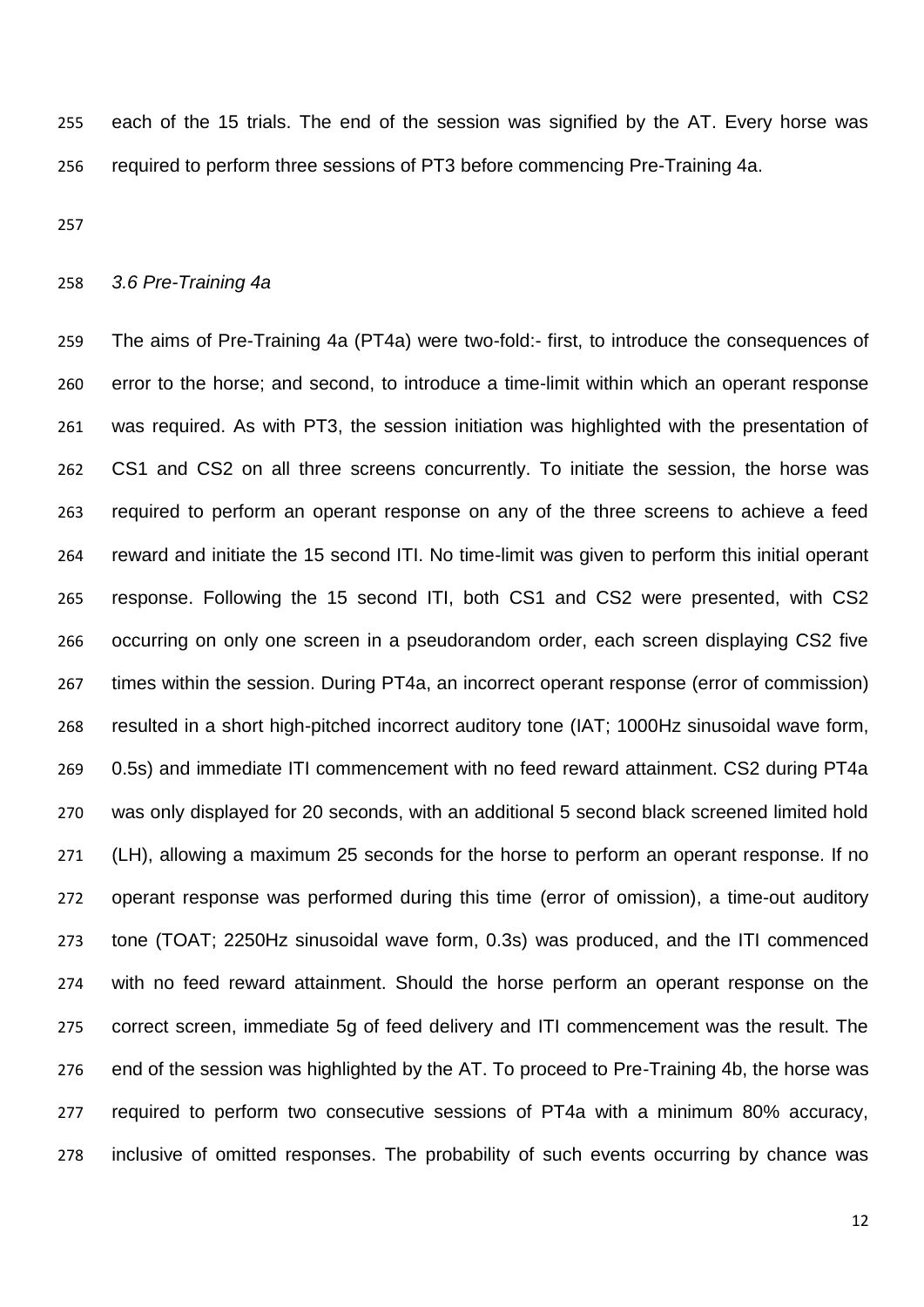279 calculated at  $p = 5.21<sup>-8</sup>$  utilising a binomial probability calculation. Any compulsive choices (i.e. those made during the ITI) were recorded.

### *3.7 Pre-Training 4b*

 Pre-Training 4b (PT4b) was conducted in the same manner as PT4a, except that the time- limit for which to perform the operant response was reduced. During PT4b, CS2 was presented for 10 seconds, with a 5 second LH. Thus the time allowed to perform an operant response during PT4b was reduced to 15 seconds. The learning criterion to proceed to Pre- Training 4c was set at two consecutive sessions of PT4b with a minimum 80% accuracy (*p*   $= 5.21^{-8}$ ) inclusive of omitted responses. Once more compulsive choices were monitored.

### *3.8 Pre-Training 4c*

 Pre-Training 4c (PT4c) was a further variation of PT4a and PT4b, with the aim to reduce the response rate to its final duration. For PT4c, CS2 was presented for 5 seconds, followed by a 5 second LH before time-out. The horse therefore had a total of 10 seconds to complete an operant response. To proceed onto Task Training, the horse was required to achieve 295 learning criterion of two consecutive sessions with a minimum 80% accuracy ( $p = 5.21<sup>-8</sup>$ ) inclusive of omitted responses. Compulsive responses were monitored though unpunished.

*3.9 Task Training*

 Task Training (TT) was utilised for the introduction of the pre-stimulus interval (PSI), during which impulsive choices towards screens could be conducted. The session was initiated as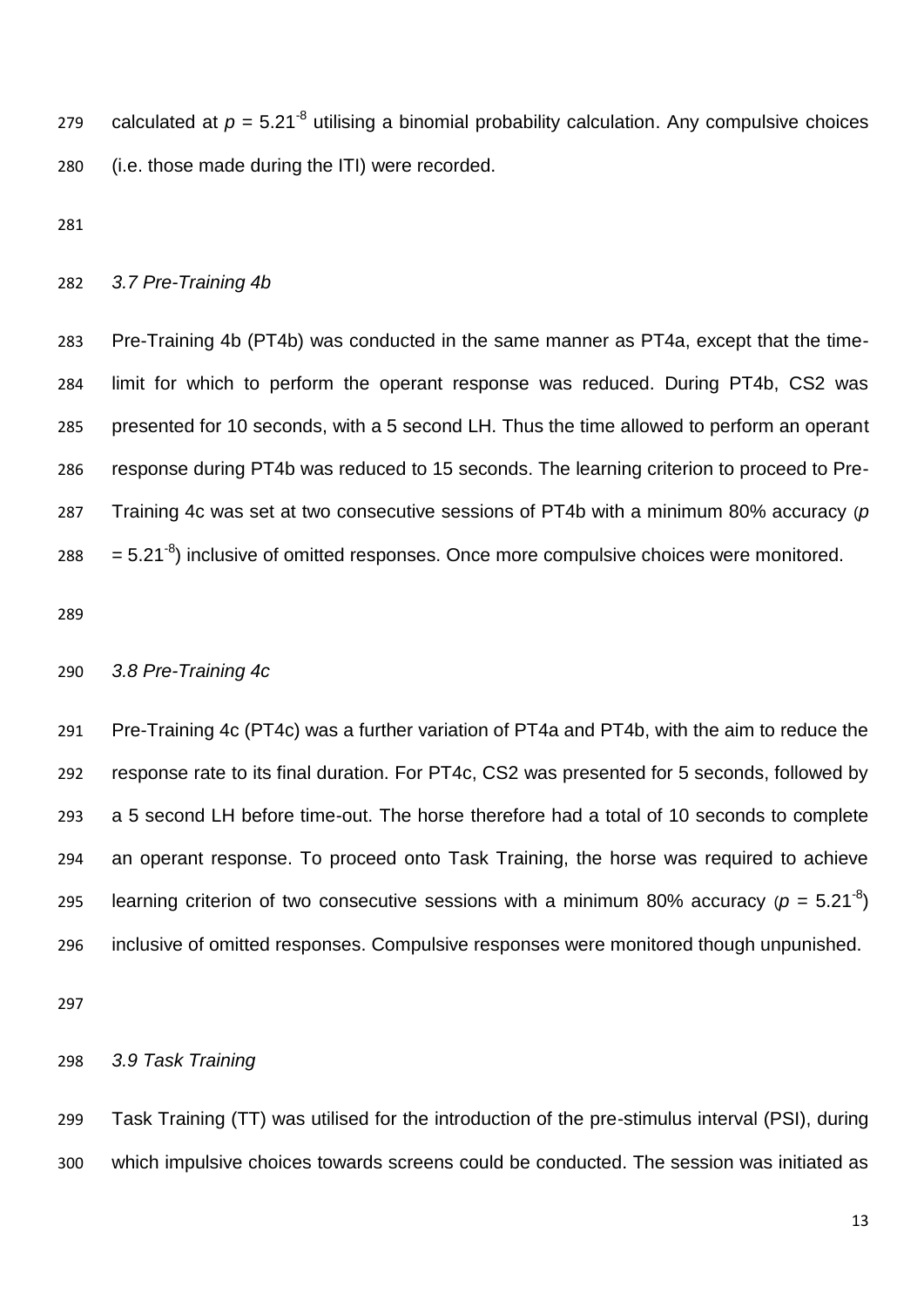per PT4c. Following the ITI, CS1 was presented, with CS2 being displayed 5 seconds later on one screen in a pseudorandom order for 5 seconds, with a 5 second LH. Each screen displayed CS2 five times throughout the session. If an operant response was performed during the 5 second PSI this was counted as an impulsive error, resulting in IAT, zero feed attainment and immediate cessation of that trial, with the commencement of the ITI. If no impulsive choice was made, the trial continued. Correct choices within the time-limit were reinforced with 5g of feed, incorrect responses were highlighted with IAT followed immediately by the ITI. Should no response be made within the time-limit, this resulted in TOAT followed by the ITI. Learning criterion was set at two consecutive TT with a minimum 310 80% accuracy ( $p = 5.21^{-8}$ ) inclusive of omitted and impulsive responses. Compulsive responses were monitored though unpunished. Should the horse not achieve learning criterion within a maximum of ten sessions, this was noted training ceased. During any phase, should the horse cease responding sessions for that day were halted, and repeated the following day. This was not however an issue in this current study. Should overall learning criterion not be met, then this would demonstrate that ten sessions is not sufficient for the horse to learn the 3-CSRTT and adaptions required to be made. Day criterion were also set in an attempt to standardise overnight learning consolidation. Day 1 training ended following two PT4a sessions, Day 2 ceased following two TT sessions, and Day 3 training concluded once learning criterion had been met, followed by six probe sessions.

*3.10 Analysis*

 To determine the success of the OS and its corresponding coding a number of measurements were taken, including sessions to criterion, session duration, latency of approach and compulsive/impulsive responses where appropriate. From these data, the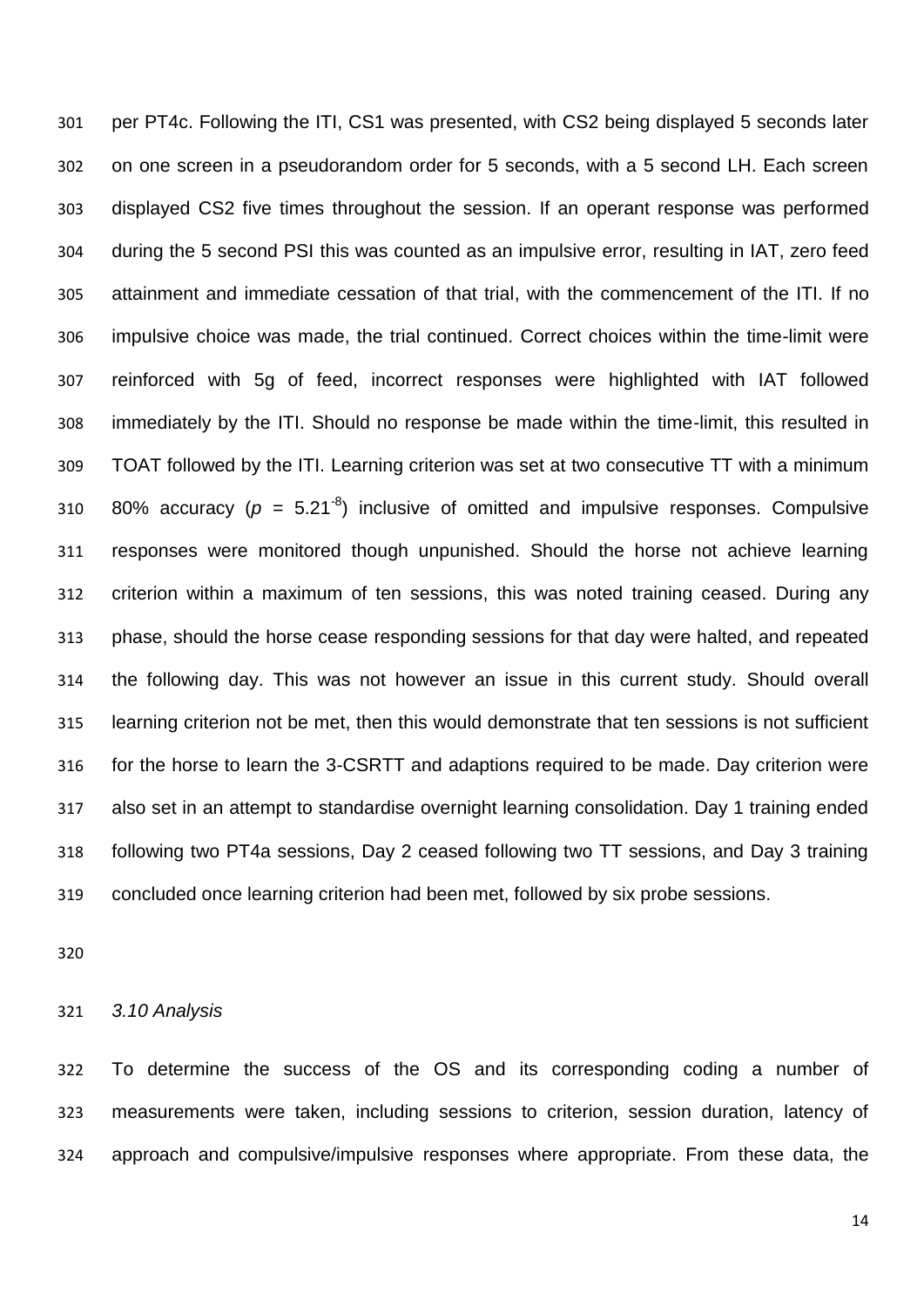mean duration, sessions and days required to meet overall and individual task phase learning criteria could be calculated. To examine whether post-criterion performance were stable, data were subject to a repeated measures ANOVA. These data will then provide a standardised procedure for application of the equine 3-CSRTT.

#### **4.0 Results**

 All animals successfully attained learning criterion (Table 1). The total number of sessions (mean±SEM) required to achieve learning criterion was 16.30±0.79 over three consecutive days. On Day 1 8.00±0.00 (mean ±SEM) sessions were completed, compared to 7.40±0.74 sessions on Day 2 and 0.90±0.36 training sessions on Day 3. Fewer sessions were required on Day 3, due to a number of horses already achieving total learning criterion on Day 2. On Day 3, the six probe sessions were also completed (Table 2).

 The one-way repeated measures ANOVA determined that there was no significant difference in percentage accuracy of performance (*F*(5, 45) = 0.164, *p*=0.974) over the six probe sessions. No other significant differences were observed for the remaining parameters (Table 2).

#### **5.0 Discussion**

 In this paper we have introduced a fully portable OS for horses. The design of the OS enabled ease of set up within the horses' stable by a lone operator. Whilst a 3-CSRTT is tested here, the use of Matlab programming demonstrates that the OS could simply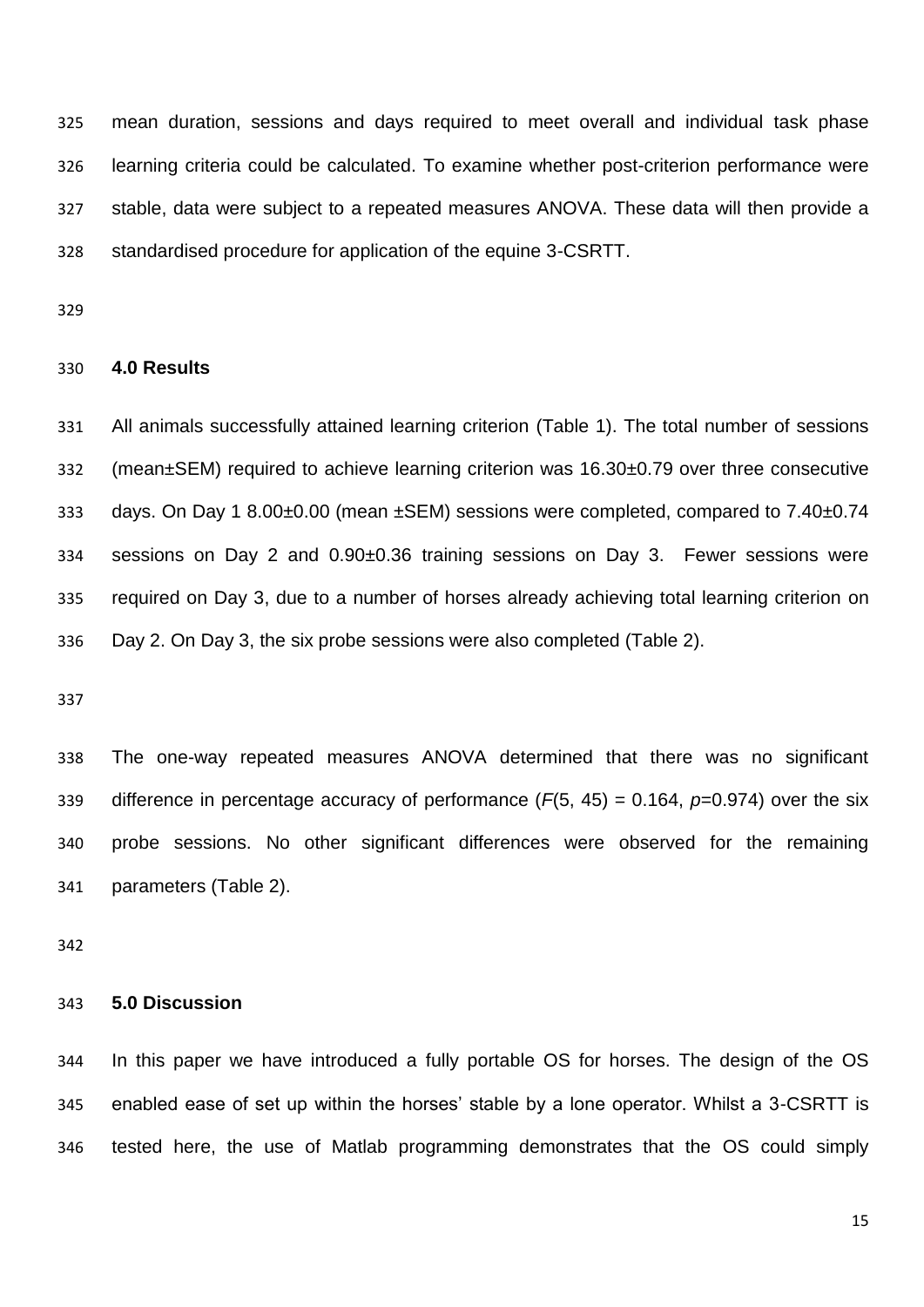adapted to conduct a series of other operant tests, for example stop-signal reaction time tasks, paired associates learning etc. subject to suitable coding development. Such adaptations of the OS provided here could therefore provide enhanced understanding of a variety of neural circuits in the horse for human comparison.

 Horses required a total of 16.30±0.79 sessions to attain learning criterion. Stable performance was maintained at 80.67±0.57% (mean±SEM) accuracy during the six probe trials. Additional non-significant differences over the six probe sessions for all parameters (Table 2) also indicated that the animals had efficaciously learned the task, and reached steady state performance. The success rate to achieve learning criterion was excellent at 100%. This indicates that the horse successfully learned the 3-CSRTT and would therefore provide a suitable complementary model for investigating attentional, impulsive and compulsive responding; behaviours synonymous with stereotypy performance. Such parameters may prove useful in the continuing understanding of TS. Indeed, horses which perform the oral stereotypy crib-biting demonstrate a tendency to conduct impulsive decisions in a reinforcer choice procedure (Parker *et al.,* 2008), and also demonstrate apparent lack of sensitivity to extinction learning (Hemmings *et al.,* 2007; Roberts *et al.,*  2015). This behavioural manifestation is thought to arise from midbrain dopaminergic dysfunction (McBride & Hemmings, 2005). Thus, crib-biting horses may have an impulsive/compulsive phenotype similar to TS, highlighting the advantage of using the horse as an improved large animal model. Further application could apply to other neurological disorders as the horse also spontaneously develop the degenerative disorder pituitary pars intermedia dysfunction (PPID; Gehlen *et al.,* 2014) which may provide an interesting model for human neurodegenerative disease such as PD.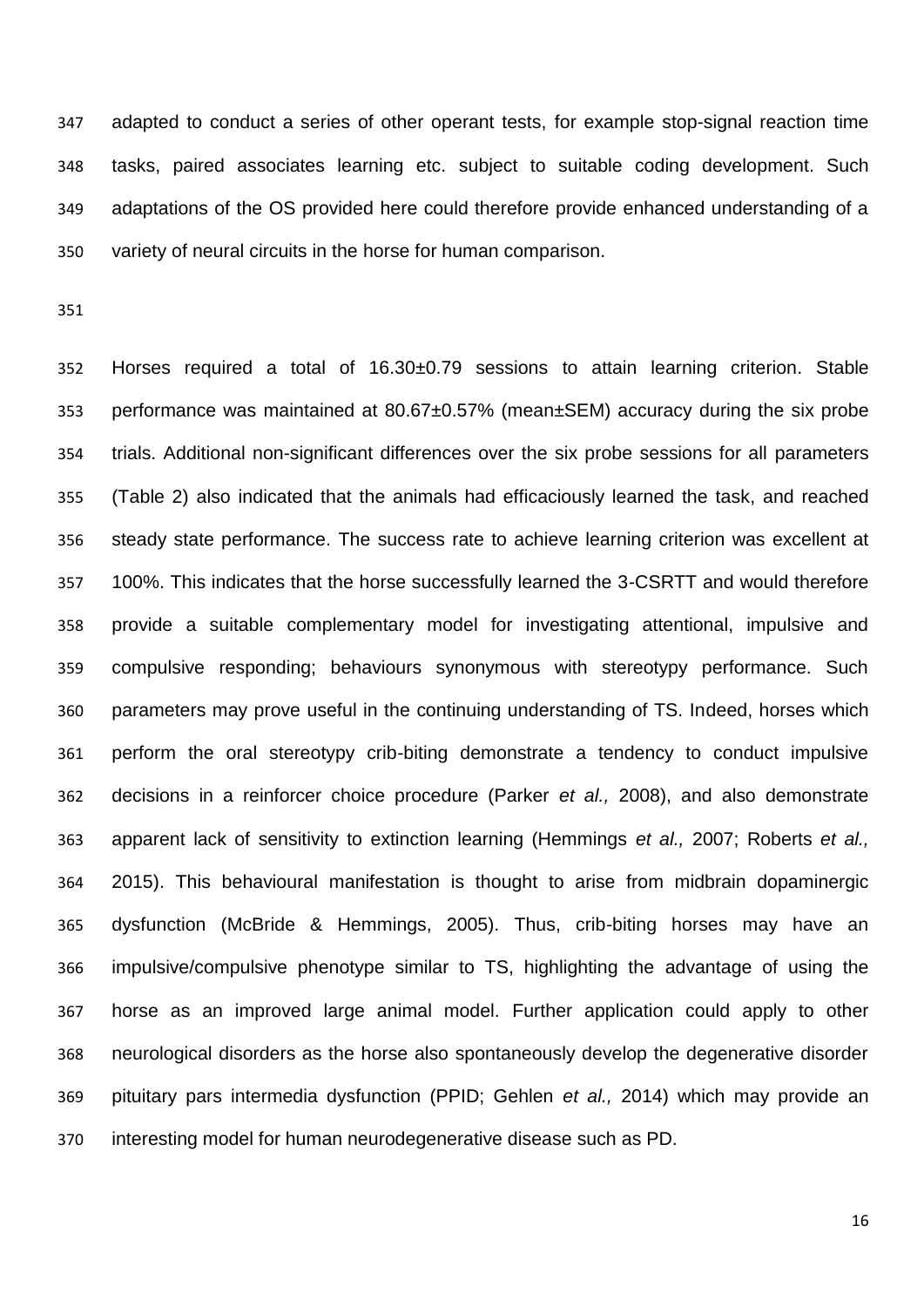Rodent models require approximately 25 sessions to reach learning criterion; though it is of

 note that rodent models perform a five choice paradigm, and also employ 0.5s stimulus duration, thus whilst not directly comparable demonstrates the potential of our equine OS for further validation. Additionally, rodent sessions comprise of significantly more trials per session; 100 compared to the 15 utilised for the horse here (Bari *et al.,* 2008; Winstanley *et al.,* 2008). The decision to utilise a lower 15 trials/session for the horse was based largely on previous sheep operant training (McBride *et al.,* 2016), given that both equine and ovine are quadruped ungulate species. Furthermore, previous pilot study in our laboratory indicated that sessions of 45 trials resulted in a decrease in motivation to perform the task; a finding not observed during shorter sessions trialled here. Also of note is that in rodent (Bari *et al.,* 2008; Winstanley *et al.,* 2008) and fish (Parker *et al.,* 2012) versions, each animal only performs one session per day. This may well result from the larger number of trials per session utilised for these animals. Due to the stable motivation and responding of the horses during both this study and earlier pilot work, it was apparent that the horse was capable of performing a much larger number of sessions per day. Whilst this may seem large in comparison to rodent and fish work, this essentially brings the number of individual trials performed in line with the recommended rodent procedure (Bari *et al.,* 2008). Additionally horses are known trickle feeders, having evolved as a grazing and browsing animal, and at pasture horses can graze for up to 18 hours a day (Thorne *et al.,* 2005). Thus achieving a small amount of fibrous concentrate feed repeatedly could be construed as ethologically relevant in the context of natural horse feeding behaviours. It is possibly because of this elevated feeding capacity and grazing type behaviour evolved by horses that these animals here were able to continue for a greater number of sessions daily as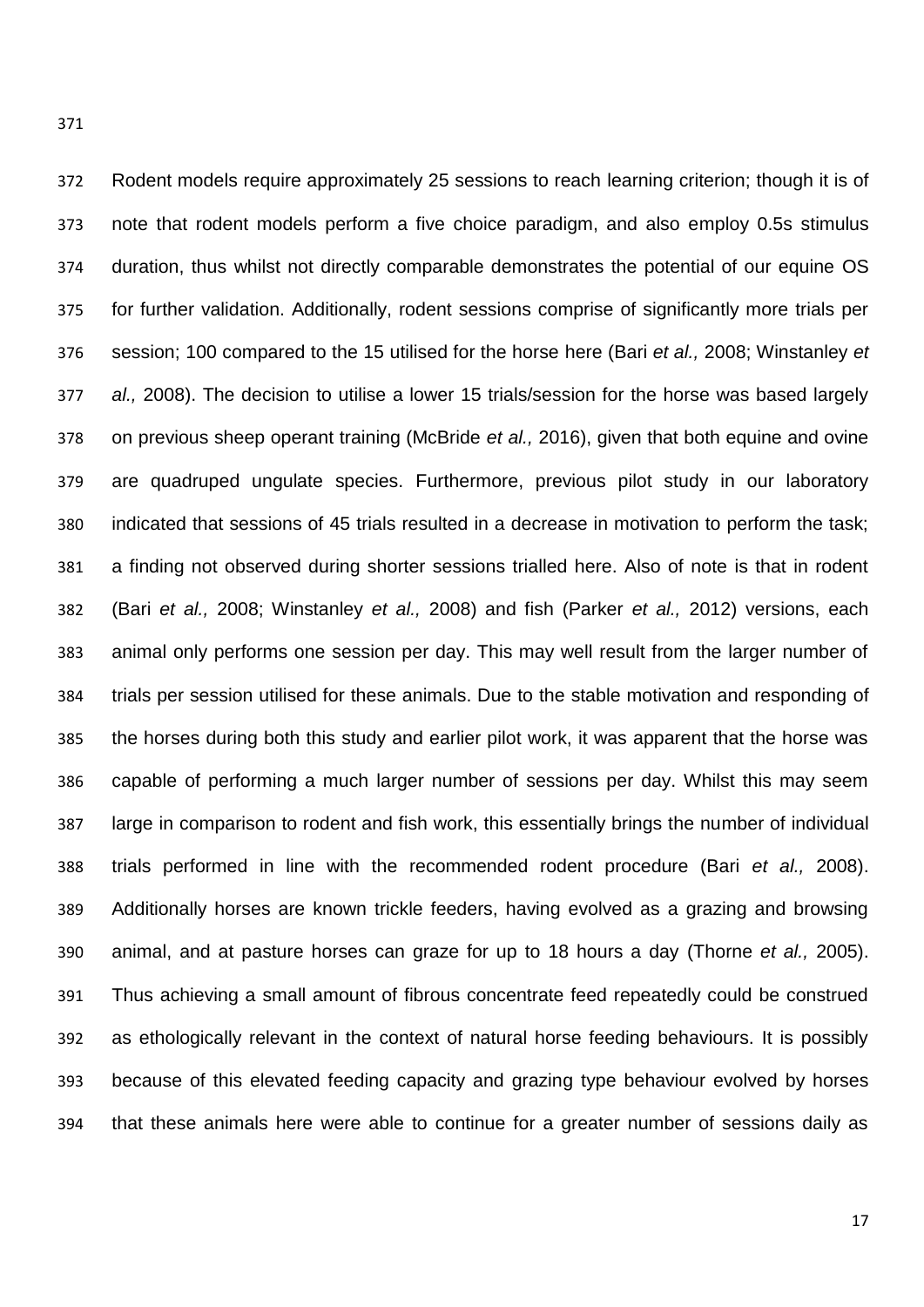opposed to rodent and fish equivalents. A similar reason could also account for the maintained motivation also observed by the horses in this study.

 Each horse was required to reach a specific level of learning in terms of learning criterion achieved per day as opposed to a specific number of sessions. The primary reason for this was as an attempt to standardise the level of learning and memory consolidation which was likely to occur overnight (Williams *et al.,* 2008) through paradoxical sleep processes (Pederson *et al.,* 2004; Marshall & Born, 2007; Diekelmann & Born, 2010). Given that the motivation to perform the task remained high, limiting the number of sessions per day could potentially be detrimental to learning and task performance parameters by increasing frustration around the OS due to premature removal, in line with anticipation frustration theory (Amsel, 1992). However, standardisation of such tasks is important to stabilise learning and ensure the same training regime for each individual. As such, the protocol suggested here provides a standardised training regime for the 3-CSRTT by ensuring every horse is reaching a specific level of performance each day. This also allows additional learning parameters to be measured, for example number of sessions required to reach learning criterion per stage, but also through number of sessions required to be performed daily to attain these. Such parameters may well provide important information when investigating differences between behavioural phenotypes.

 The design of the OS allows for supplementary adaptations to be made to our baseline code for the 3-CSRTT. For example, it would be interesting to determine whether shortening the reaction time and limited hold duration to that more in line with the rodent work (Bari *et al.,* 2008) would influence the attentional or impulsive/compulsive responding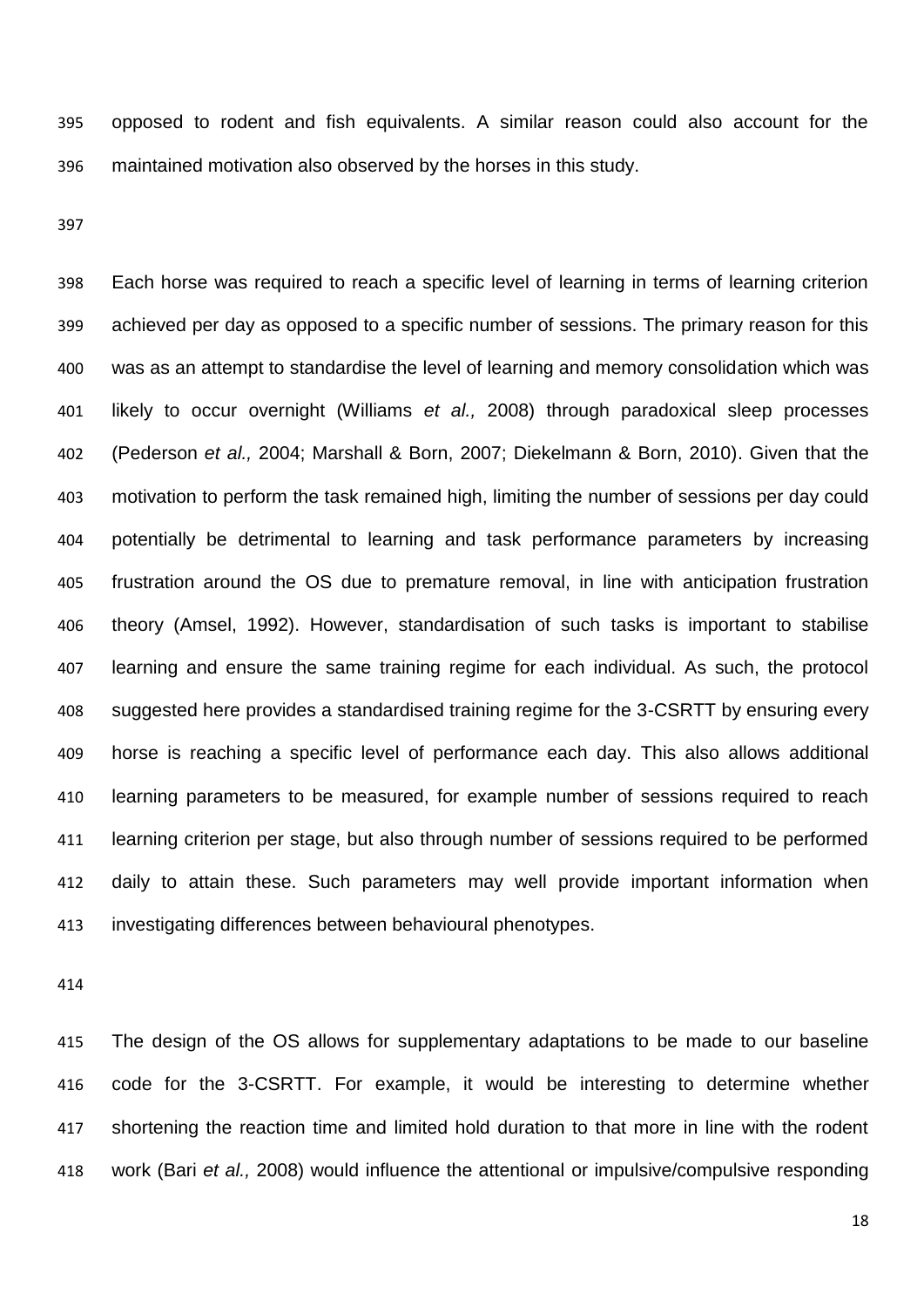of the horse. Additionally, rodent and fish models recommend a variety of adaptations to further probe the neural circuitry. Such examples include the use of a variable ITI (both long and short), adjusting the brightness of the visual stimuli, and the introduction of a distracting noise (Bari *et al.,* 2008). Indeed, the further development of the equine OS is ongoing in our laboratory, leading to enhanced adaptability of our OS.

## **6.0 Conclusion**

 Here a fully automated OS allowing the portable cognitive testing has been developed and successfully tested with a protocol produced to allow standardised replication of the 3- CSRTT. Total learning criterion was achieved by 100% horses over three days, in 16.30±0.79 sessions. The OS developed here has excellent potential for further application as a result of flexible design and use of Matlab programming, for both 3-CSRTT but also for a variety of other cognitive tests following suitable coding and testing. As such, the application of this OS could initiate the utilisation of the horse as a suitable large animal model for the examination of dopaminergic conditions, including TS in a natural setting.

#### **Acknowledgements**

 The authors would like to thank the Royal Agricultural University Research Committee for the funding of this research as part of a PhD project at the Royal Agricultural University.

### **References**

Amsel, A. (1992) Frustration theory: Many years later. *Psychological bulletin*. 112(3), 396.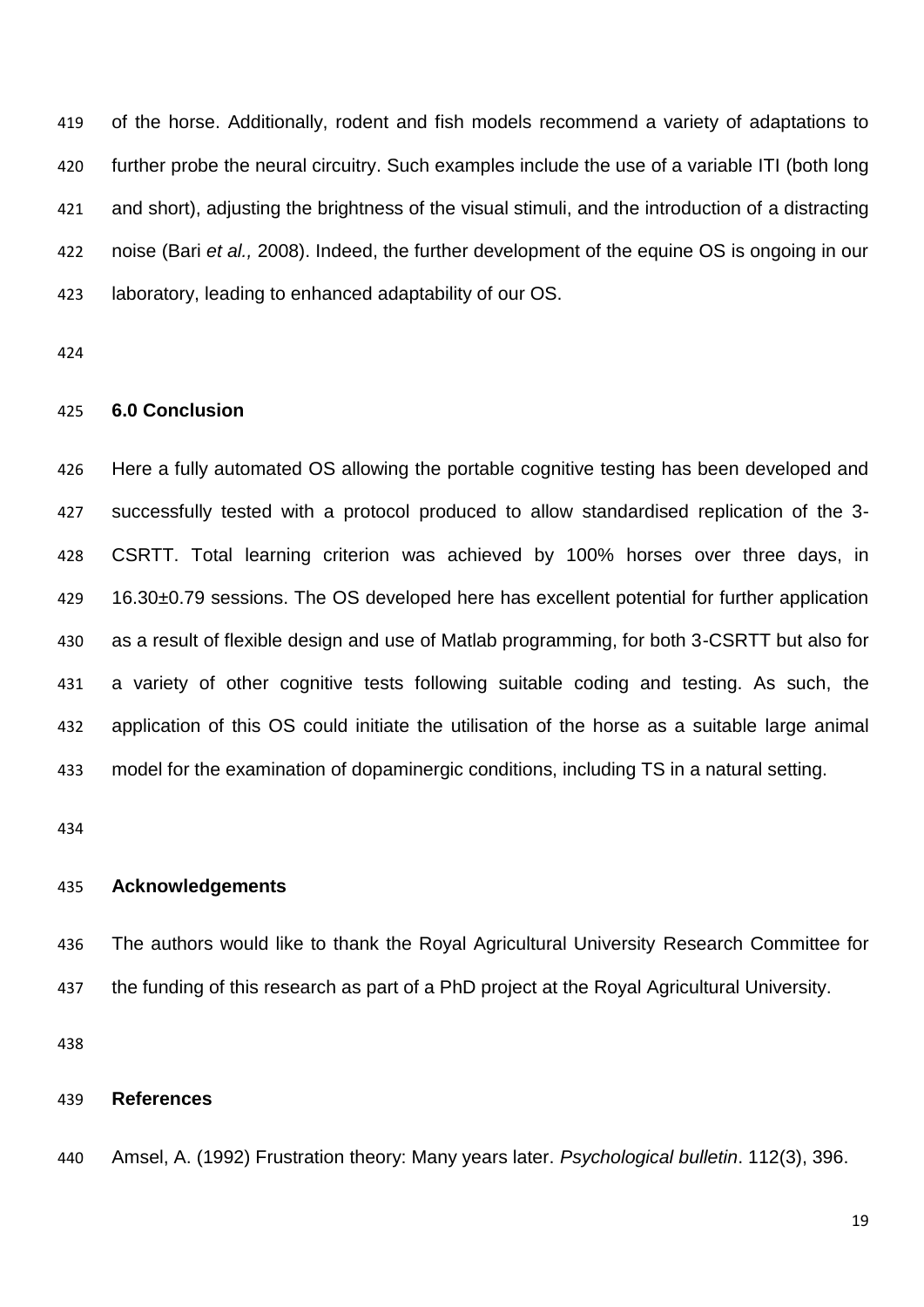- Bari, A., Dalley, J. W. & Robbins, T. W. (2008) The application of the 5-choice serial reaction time task for the assessment of visual attentional processes and impulse control in rats. *Nature protocols*. 3(5), 759-767.
- Basile, M., Boivin, S., Boutin, A., Blois-Heulin, C., Hausberger, M. & Lemasson, A. (2009). Socially dependent auditory laterality in domestic horses (Equus caballus). *Animal cognition*. 12(4), 611-619.
- Brubaker, L. & Udell, M. A. (2016) Cognition and learning in horses (*Equus caballus*): What we know and why we should ask more. *Behavioural processes*. 126, 121-131.
- Christensen, J. W., Keeling, L. J. & Nielsen, B. L. (2005) Responses of horses to novel visual, olfactory and auditory stimuli. *Applied Animal Behaviour Science*. 93(1), 53-65.
- Diekelmann, S. & Born, J. (2010) The memory function of sleep. *Nature Reviews Neuroscience*. 11(2), 114-126.
- Ellis, A.D., Fell, M., Luck, K., Gill, L., Owen, H., Briars, H., Barfoot, C. & Harris, P. (2015) Effect of forage presentation on feed intake behaviour in stabled horses. *Applied Animal Behaviour Science*. 165, 88-94.
- Gabor, V. & Gerken, M. (2012) Cognitive testing in horses using a computer based apparatus. *Applied Animal Behaviour Science*. 139(3), 242-250.
- Garner, J. P. & Mason, G. J. (2002) Evidence for a relationship between cage stereotypies and behavioural disinhibition in laboratory rodents. *Behavioural brain research*. 136(1), 83- 92.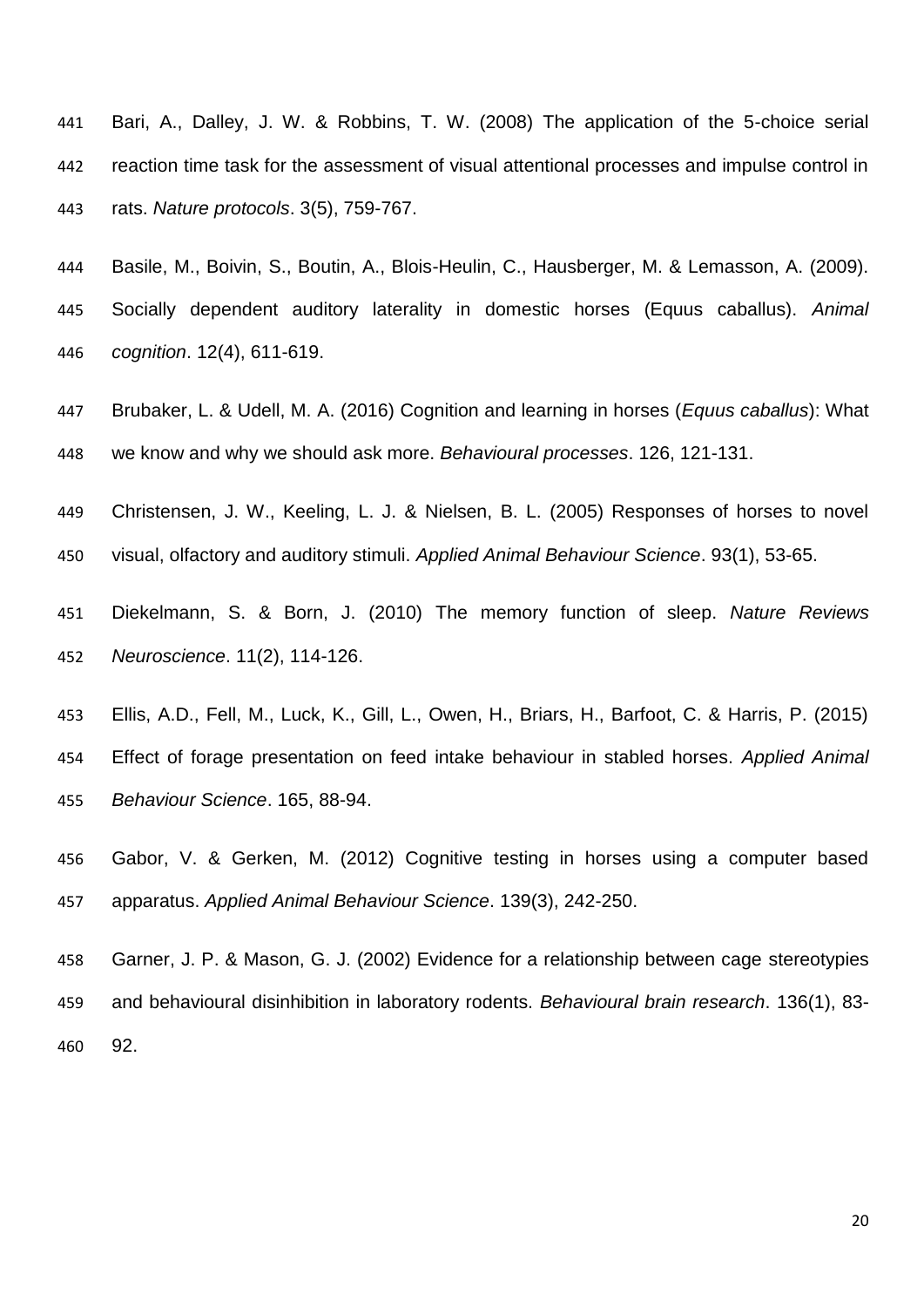- Gehlen, H., May, A. & Bradaric, Z. (2014) Comparison of Insulin and Glucose Metabolism in Horses with Pituitary Pars Intermedia Dysfunction Treated Versus Not Treated with Pergolide. *Journal of Equine Veterinary Science*. 34(4), 508-513.
- Haber, S. N. (2003) The primate basal ganglia: parallel and integrative networks. *Journal of chemical neuroanatomy*. 26(4), 317-330.
- Hall, C. (2007) The impact of visual perception on equine learning. *Behavioural processes*. 76(1), 29-33.
- Hall, C. A., Cassaday, H. J. & Derrington, A. M. (2003) The effect of stimulus height on visual discrimination in horses. *Journal of animal science*, 81(7), 1715-1720.
- Hanggi, E. B. & Ingersoll, J. F. (2009) Long-term memory for categories and concepts in horses (*Equus caballus*). *Animal cognition*. 12(3), 451-462.
- Hanggi, E. B. (2003) Discrimination learning based on relative size concepts in horses (*Equus caballus*). *Applied Animal Behaviour Science*. 83(3), 201-213.
- Hanggi, E. B. (2005, December). The thinking horse: cognition and perception reviewed. In: *AAEP Proceedings* (Vol. 51, pp. 246-255).
- Harman, A. M., Moore, S., Hoskins, R. & Keller, P. (1999) Horse vision and an explanation
- for the visual behaviour originally explained by the 'ramp retina'. *Equine veterinary journal*. 31(5), 384-390.
- Hemmings, A., McBride, S. D. & Hale, C. E. (2007) Perseverative responding and the aetiology of equine oral stereotypy. *Applied Animal Behaviour Science*. 104(1), 143-150.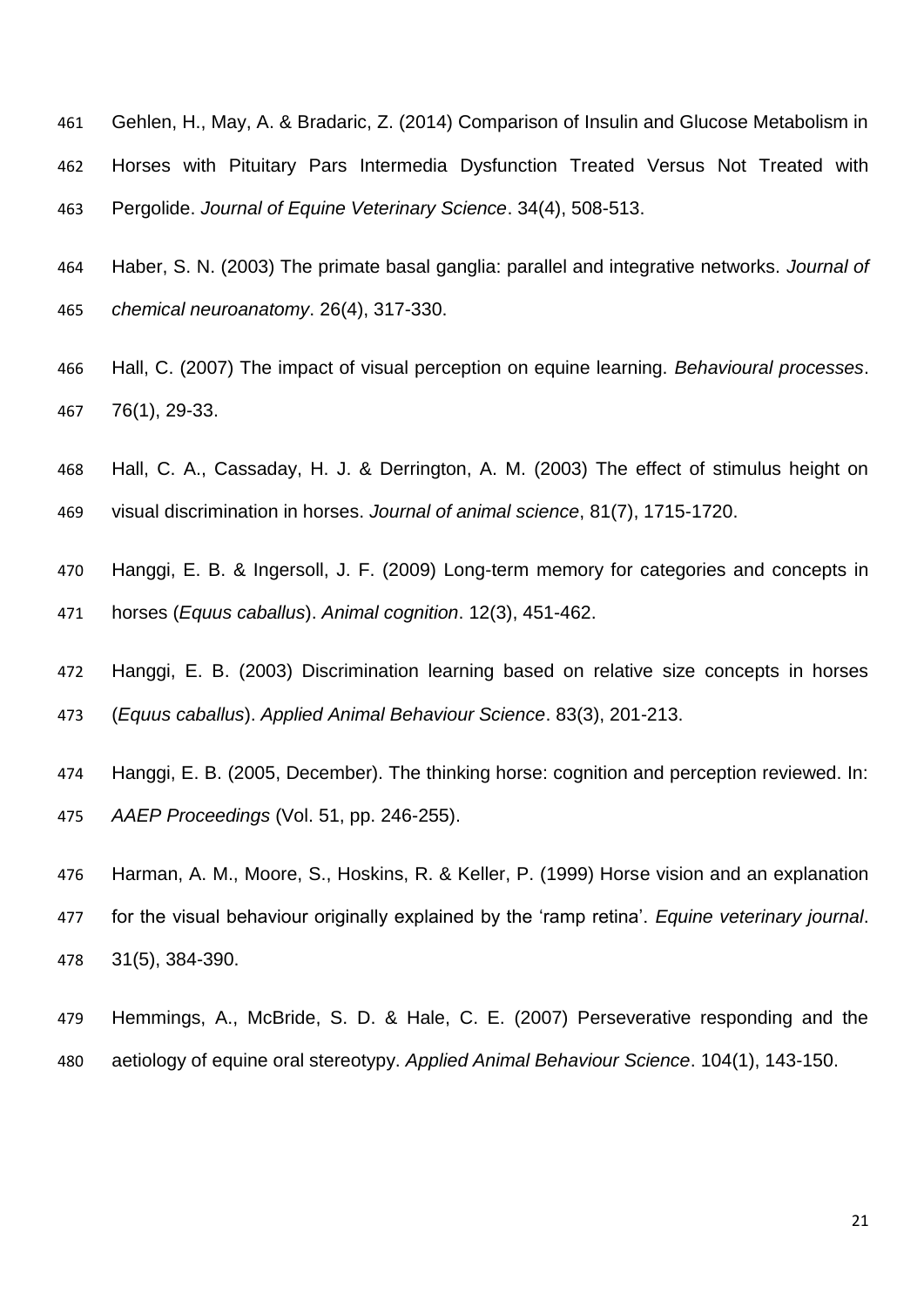- Lambert, M. J. (1999) Are differential treatment effects inflated by researcher therapy allegiance? Could clever Hans count? *Clinical Psychology: Science and Practice*. 6(1), 127- 130.
- Levine, H. J. (1997) Rest heart rate and life expectancy. *Journal of the American College of Cardiology*. 30(4), 1104-1106.
- Lovrovich, P., Sighieri, C. & Baragli, P. (2015) Following human-given cues or not? Horses (Equus caballus) get smarter and change strategy in a delayed three choice task. *Applied Animal Behaviour Science.* 166, 80-88.
- Marshall, L. & Born, J. (2007) The contribution of sleep to hippocampus-dependent memory consolidation. *Trends in cognitive sciences*. 11(10), 442-450.
- McBride, S. D. & Hemmings, A. (2005) Altered mesoaccumbens and nigro-striatal dopamine physiology is associated with stereotypy development in a non-rodent species. *Behavioural brain research*. 159(1), 113-118.
- McBride, S. D., Perentos, N. & Morton, A. J. (2016) A mobile, high-throughput semi- automated system for testing cognition in large non-primate animal models of Huntington disease. *Journal of neuroscience methods*. 265, 25-33.
- Merkies, K., MacGregor, H., Ouimette, M., Bogart, E. & Miraglia, K. (2013). Does the human voice have a calming effect on horses? *Journal of Equine Veterinary Science*. 33(5), 368.
- Morton, A. J. & Howland, D. S. (2013) Large genetic animal models of Huntington's disease. *Journal of Huntington's disease*. 2(1), 3-19.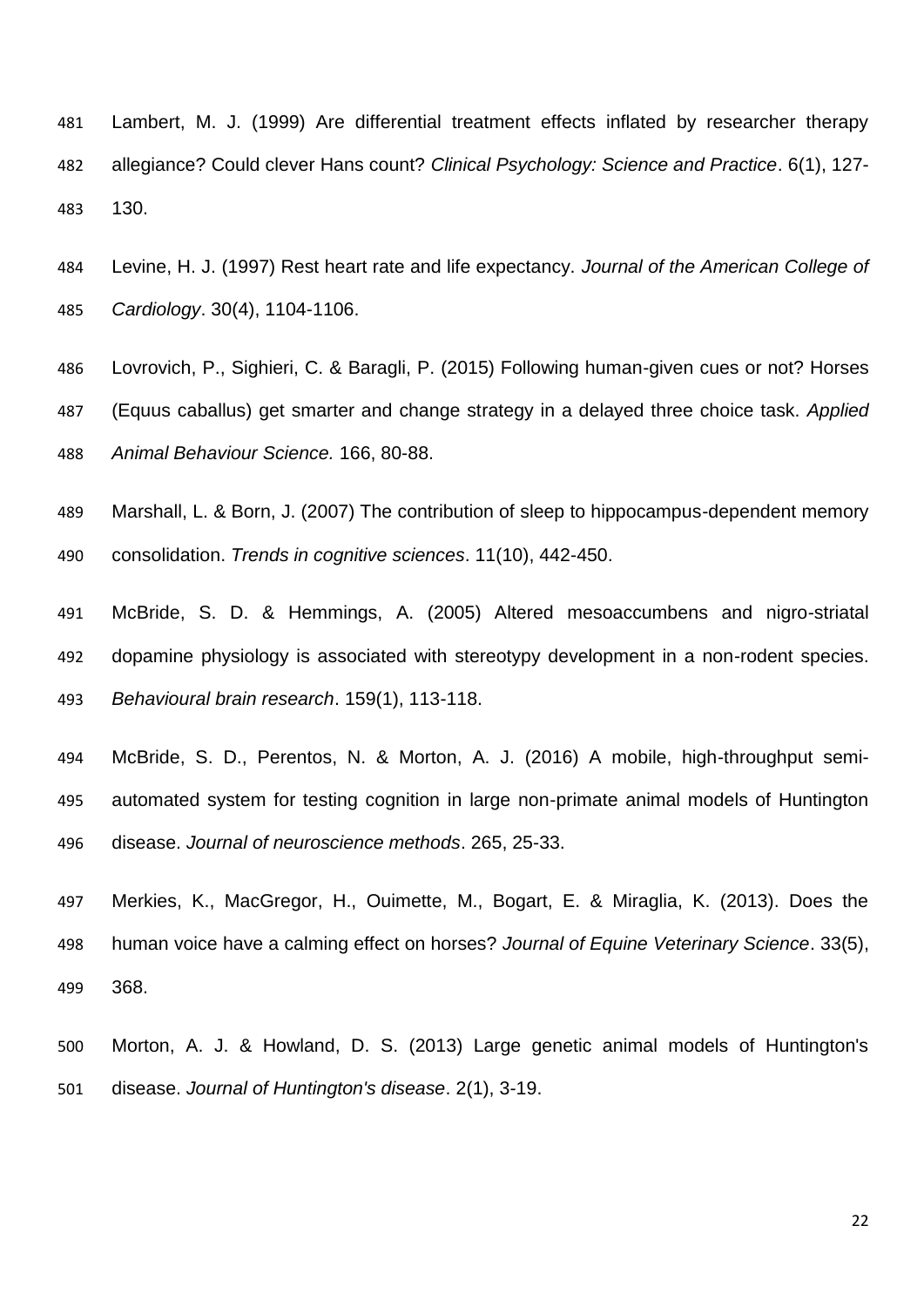- Obeso, J. A., Rodriguez-Oroz, M. C., Rodriguez, M., Lanciego, J. L., Artieda, J., Gonzalo, N. & Olanow, C. W. (2000) Pathophysiology of the basal ganglia in Parkinson's disease. *Trends in neurosciences*. 23, S8-S19.
- Parker, M. O., Millington, M. E., Combe, F. J. & Brennan, C. H. (2012) Development and implementation of a three-choice serial reaction time task for zebrafish (*Danio rerio*). *Behavioural brain research*. 227(1), 73-80.
- Parker, M., Redhead, E. S., Goodwin, D. & McBride, S. D. (2008) Impaired instrumental choice in crib-biting horses (*Equus caballus*). *Behavioural brain research*. 191(1), 137-140.
- Pedersen, G. R., Søndergaard, E. & Ladewig, J. (2004) The influence of bedding on the

time horses spend recumbent. *Journal of Equine Veterinary Science*. 24(4), 153-158.

- Roberts, K., Hemmings, A., Moore-Colyer, M. & Hale, C. (2015) Cognitive differences in horses performing locomotor versus oral stereotypic behaviour. *Applied Animal Behaviour Science*. 168, 37-44.
- Rosenblatt, A. & Leroi, I. (2000) Neuropsychiatry of Huntington's disease and other basal ganglia disorders. *Psychosomatics*. 41(1), 24-30.
- Thorne, J. B., Goodwin, D., Kennedy, M. J., Davidson, H. P. B. & Harris, P. (2005). Foraging enrichment for individually housed horses: practicality and effects on behaviour. *Applied Animal Behaviour Science*. 94(1), 149-164.
- van den Berg, M., Brown, W. Y., Lee, C. & Hinch, G. N. (2015) Browse-related behaviors of pastured horses in Australia: A survey. *Journal of Veterinary Behavior: Clinical Applications and Research*. 10(1), 48-53.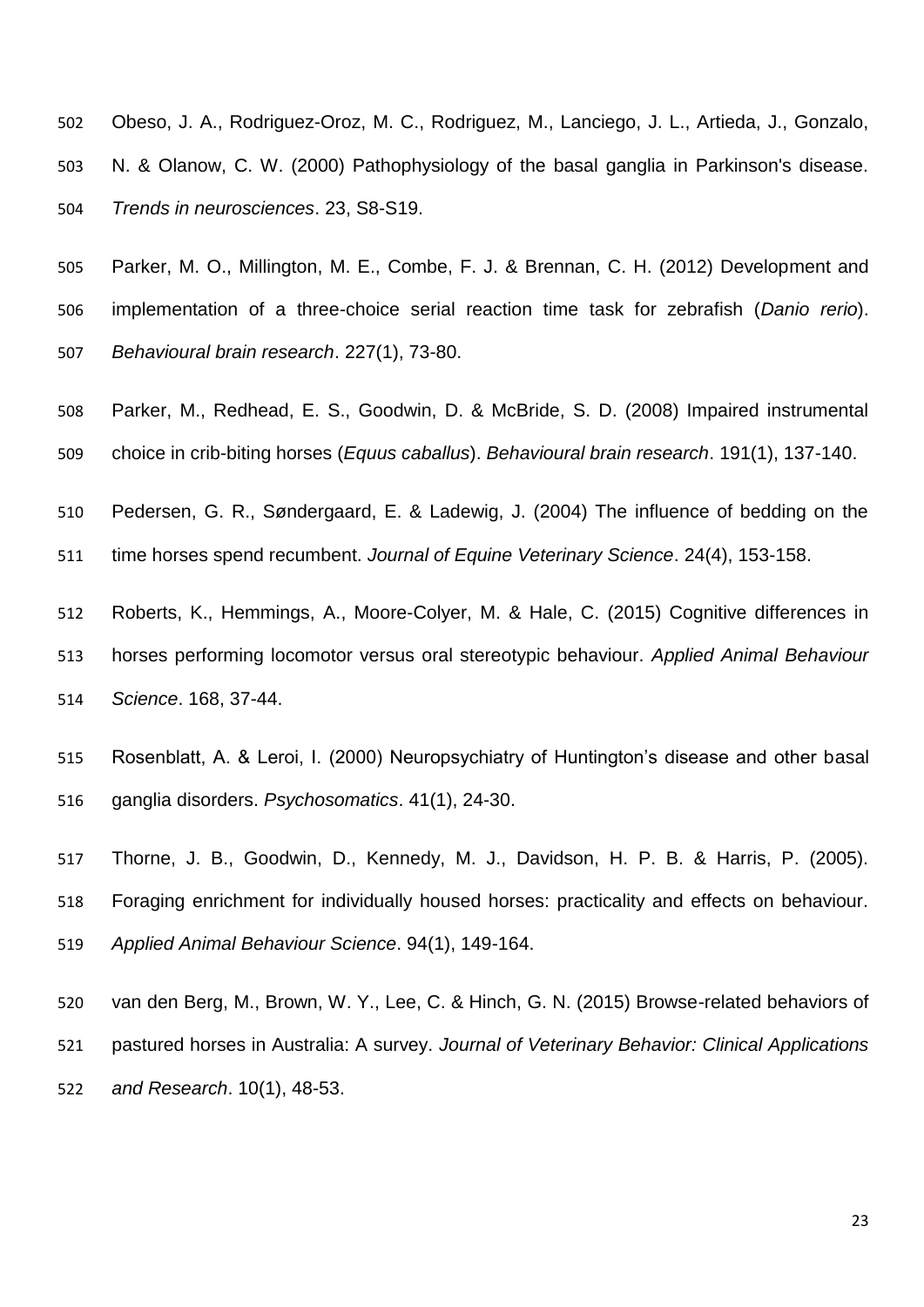- Williams, D.C., Aleman, M., Holliday, T.A., Fletcher, D.J., Tharp, B., Kass, P.H., Steffey, E.P. & Lecouteur, R.A. (2008) Qualitative and quantitative characteristics of the electroencephalogram in normal horses during spontaneous drowsiness and sleep. *Journal of veterinary internal medicine*. 22(3), 630-638.
- Winstanley, C. A., Chudasama, Y., Dalley, J. W., Theobald, D. E., Glennon, J. C. & Robbins, T. W. (2003) Intra-prefrontal 8-OH-DPAT and M100907 improve visuospatial attention and decrease impulsivity on the five-choice serial reaction time task in rats. *Psychopharmacology*. 167(3), 304-314.
- Worbe, Y., Malherbe, C., Hartmann, A., Pélégrini-Issac, M., Messé, A., Vidailhet, M.,
- Lehéricy, S. & Benali, H. (2012) Functional immaturity of cortico-basal ganglia networks in Gilles de la Tourette syndrome. *Brain*. 135(6), 1937-1946.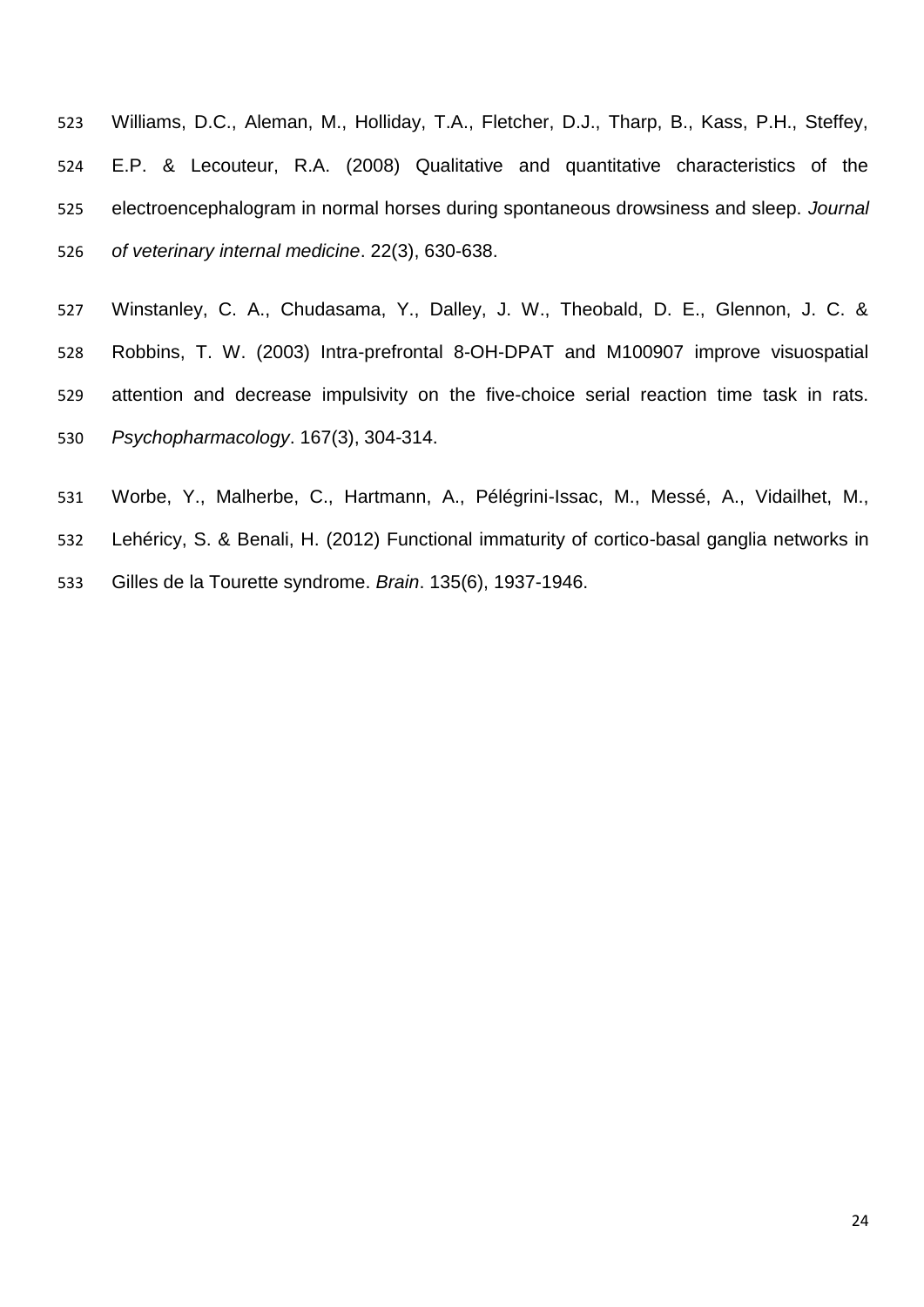| <b>Session</b>    | <b>Training Day</b> | <b>Sessions</b><br><b>Required</b> | <b>Session</b><br>Duration (s) | <b>Compulsive</b><br><b>Responses</b> | <b>Impulsive</b><br>Response (%) |
|-------------------|---------------------|------------------------------------|--------------------------------|---------------------------------------|----------------------------------|
| PA                |                     | $1.00+0.00$                        | $497.94 \pm 0.03$              |                                       |                                  |
| PT <sub>1</sub>   | 1                   | $1.00+0.00$                        | 477.85±22.47                   |                                       | ۰                                |
| PT <sub>2</sub>   | 1                   | $1.00 \pm 0.00$                    | 446.68±18.82                   |                                       |                                  |
| PT <sub>3</sub>   | 1                   | $3.00+0.00$                        | 520.12±40.12                   |                                       |                                  |
| PT <sub>4a</sub>  | 2                   | $3.20 \pm 0.70$                    | $426 \pm 19.56$                | $2.77 + 0.91$                         |                                  |
| PT <sub>4</sub> b | 2                   | $2.20 \pm 0.13$                    | 378.83±11.88                   | $2.02 \pm 0.78$                       |                                  |
| PT <sub>4c</sub>  | 2/3                 | $2.00+0.00$                        | $349.69 + 6.56$                | $2.65 \pm 1.18$                       |                                  |
| TТ                | 3                   | $2.90+0.38$                        | $411.14 \pm 6.35$              | $4.73 + 1.35$                         | $5.77 \pm 1.62$                  |

**Table 1. Sessions and corresponding parameters required to achieve learning criterion (mean±SEM)**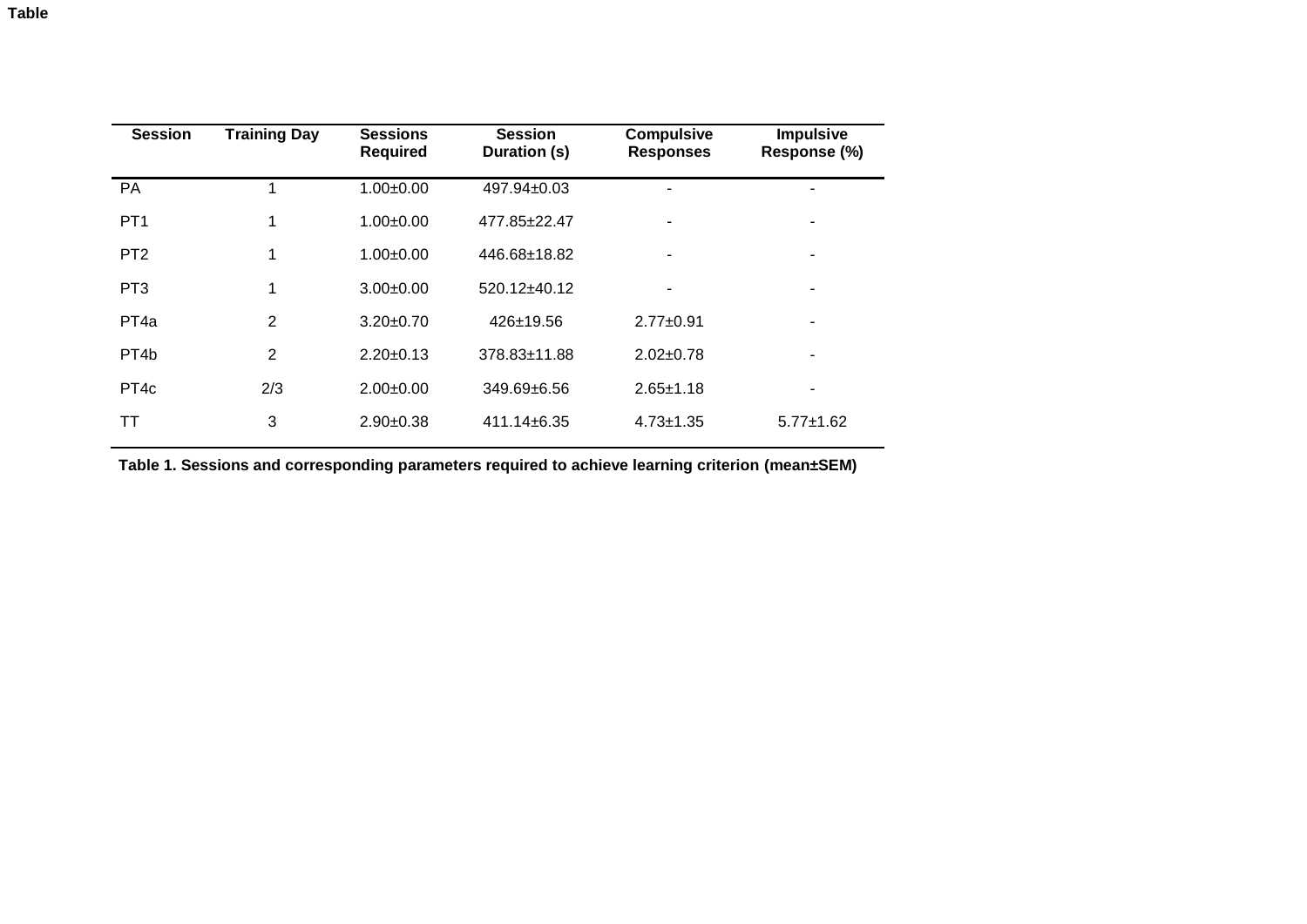| <b>Parameter</b>                       |                 | $\mathbf{2}$      | 3               | 4                 | 5                | 6               | p value            |
|----------------------------------------|-----------------|-------------------|-----------------|-------------------|------------------|-----------------|--------------------|
| Duration (s)                           | 418.86±10.25    | $404.74 \pm 7.24$ | 415.14±6.67     | $410.44 \pm 7.67$ | 411.96±9.71      | 415.23±9.24     | $0.278^{a}$        |
| <b>Response Latency (s)</b>            | $3.71 \pm 0.45$ | $3.30+0.30$       | $3.63 \pm 0.32$ | $3.40 \pm 0.37$   | $3.16 \pm 0.37$  | $3.63 \pm 0.42$ | $0.326^{b}$        |
| Accuracy (%)                           | 80.00±4.77      | 79.33±3.78        | 82.67±4.24      | $80.67 \pm 3.51$  | 79.33±7.98       | 82.00±4.22      | $0.974^{a}$        |
| <b>Commission Errors (%)</b>           | $6.00 \pm 1.85$ | $9.33 \pm 3.47$   | $6.67 \pm 2.43$ | $12.00+2.77$      | $6.67 + 2.63$    | $8.00 \pm 1.94$ | 0.400 <sup>b</sup> |
| <b>Impulsive Responses (%)</b>         | $8.67 + 2.44$   | $7.34 \pm 3.36$   | $3.34 \pm 1.11$ | $3.34 \pm 0.37$   | $4.00 \pm 1.47$  | $2.00 \pm 1.02$ | $0.133^{b}$        |
| <b>Impulsive Response Latency (s)</b>  | $2.63 \pm 0.43$ | $3.50+0.46$       | $2.38 \pm 0.53$ | $2.84 \pm 0.46$   | $3.02 \pm 0.27$  | $1.87 + 0.50$   | $0.241^{b}$        |
| <b>Compulsive Responses</b>            | $3.80 + 0.68$   | $3.10+0.82$       | $2.30 \pm 0.78$ | $4.40 \pm 1.11$   | $2.90+0.85$      | $2.30 \pm 0.79$ | $0.314^{a}$        |
| <b>Compulsive Response Latency (s)</b> | $6.33 \pm 1.07$ | $4.47 \pm 1.18$   | $6.19 \pm 1.12$ | $6.05 \pm 1.15$   | $6.80 \pm 1.74$  | $7.04 \pm 1.50$ | $0.677^{b}$        |
| Omission (%)                           | $6.00 \pm 3.64$ | $4.00 \pm 3.33$   | $7.33 \pm 3.06$ | $4.00 \pm 2.27$   | $10.00 \pm 7.32$ | $8.00 + 4.53$   | $0.427^{b}$        |
|                                        |                 |                   |                 |                   |                  |                 |                    |

Table 2. Parameters recorded from the six probe sessions (mean±SEM). NB – all p values are obtained from repeated measures ANOVA. <sup>a</sup>denotes sphericity was not violated, <sup>b</sup> denotes sphericity was violated and Greenhouse-Geisser *p* value was used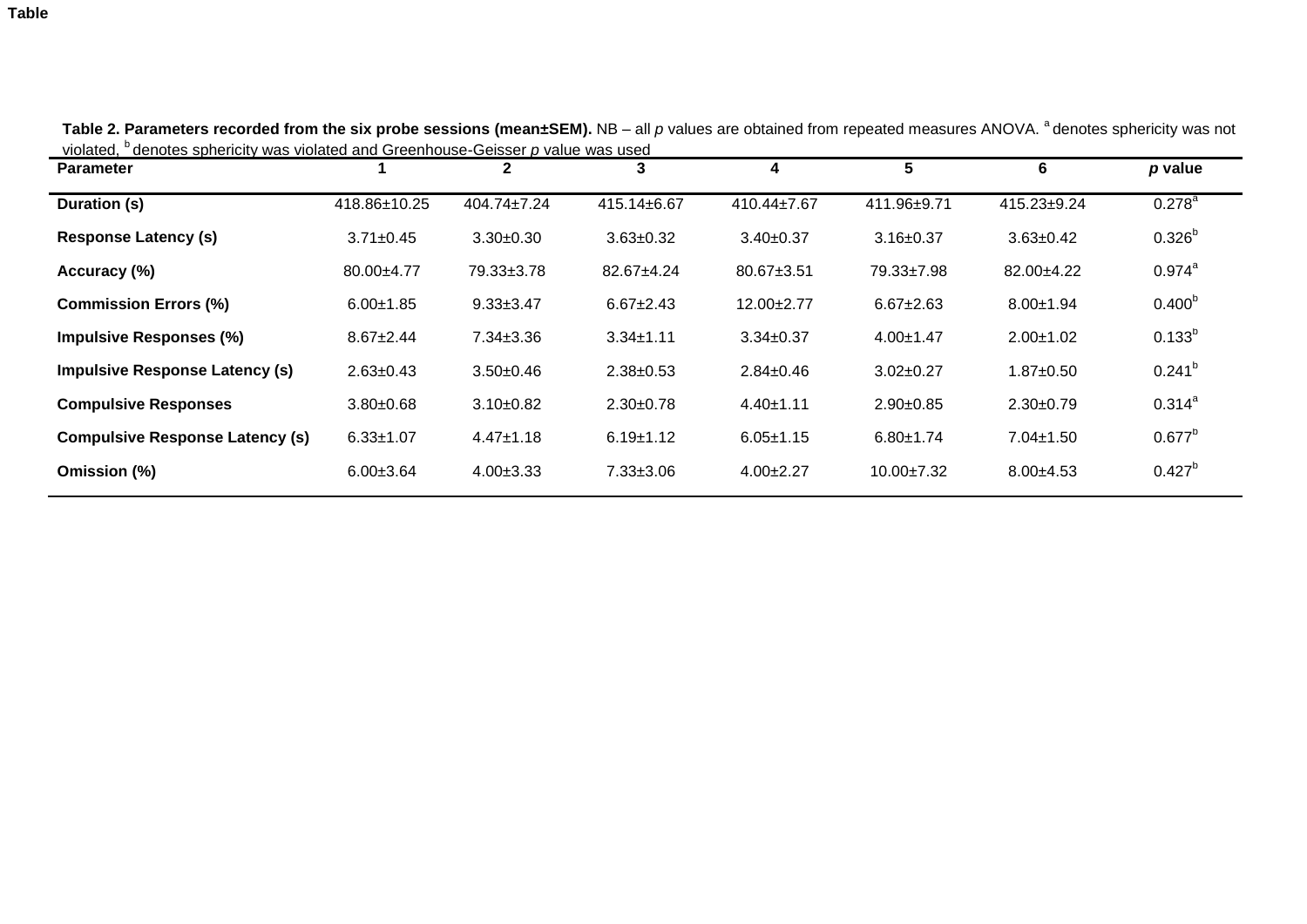

**Figure 1. The Matlab logic in relation to horse action during the 3-CSRTT** (adapted from McBride *et al.,* 2016)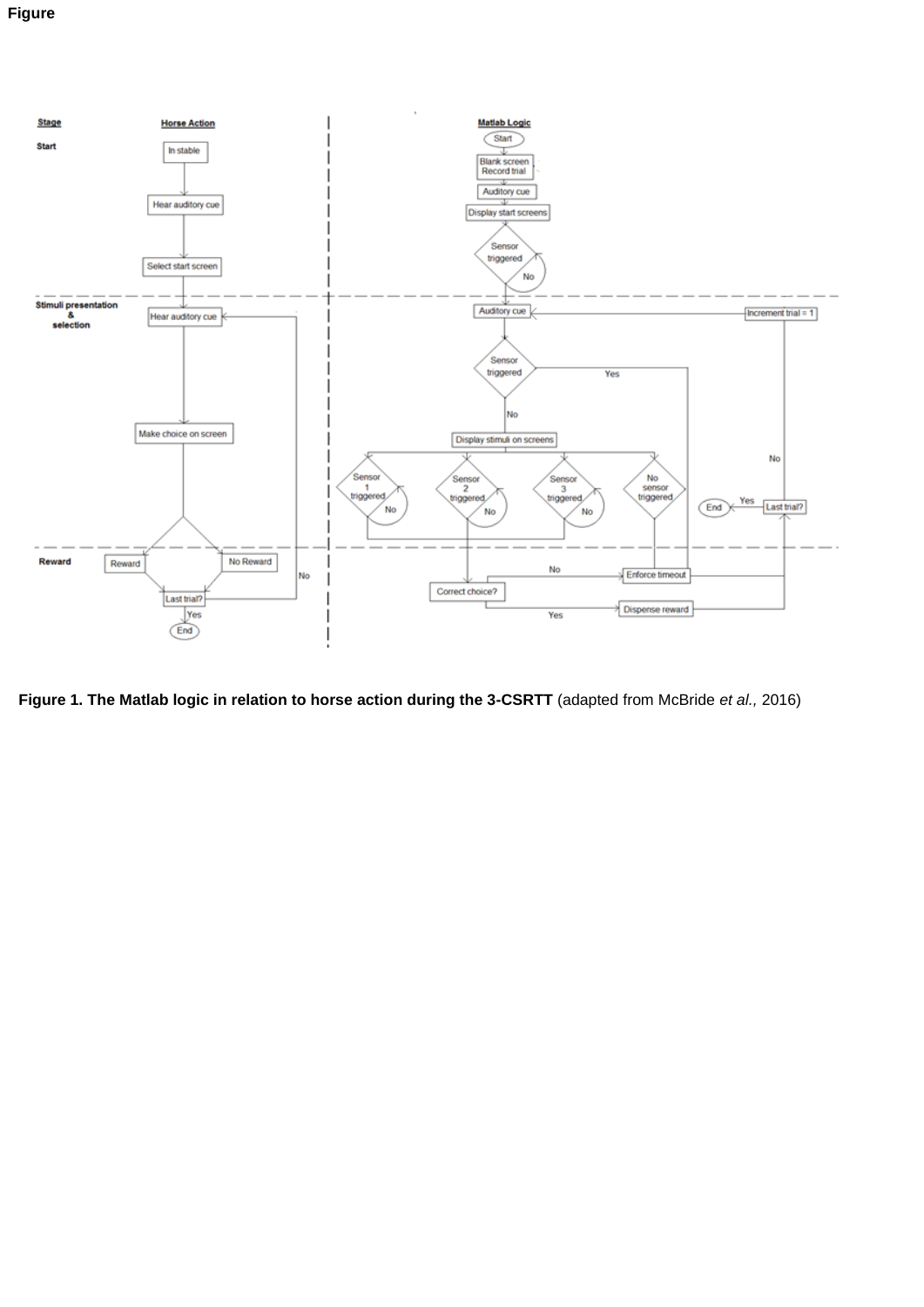

**Figure 2. The set-up for the equine OS.** a) and b) are the diagrammatic specification of the front and side of the OS respectively, whilst c) and d) demonstrate the front and side view of the OS as presented to the horse within the stable. The OS operator stands to the right, next to the door braces, ensuring no view of the screens.